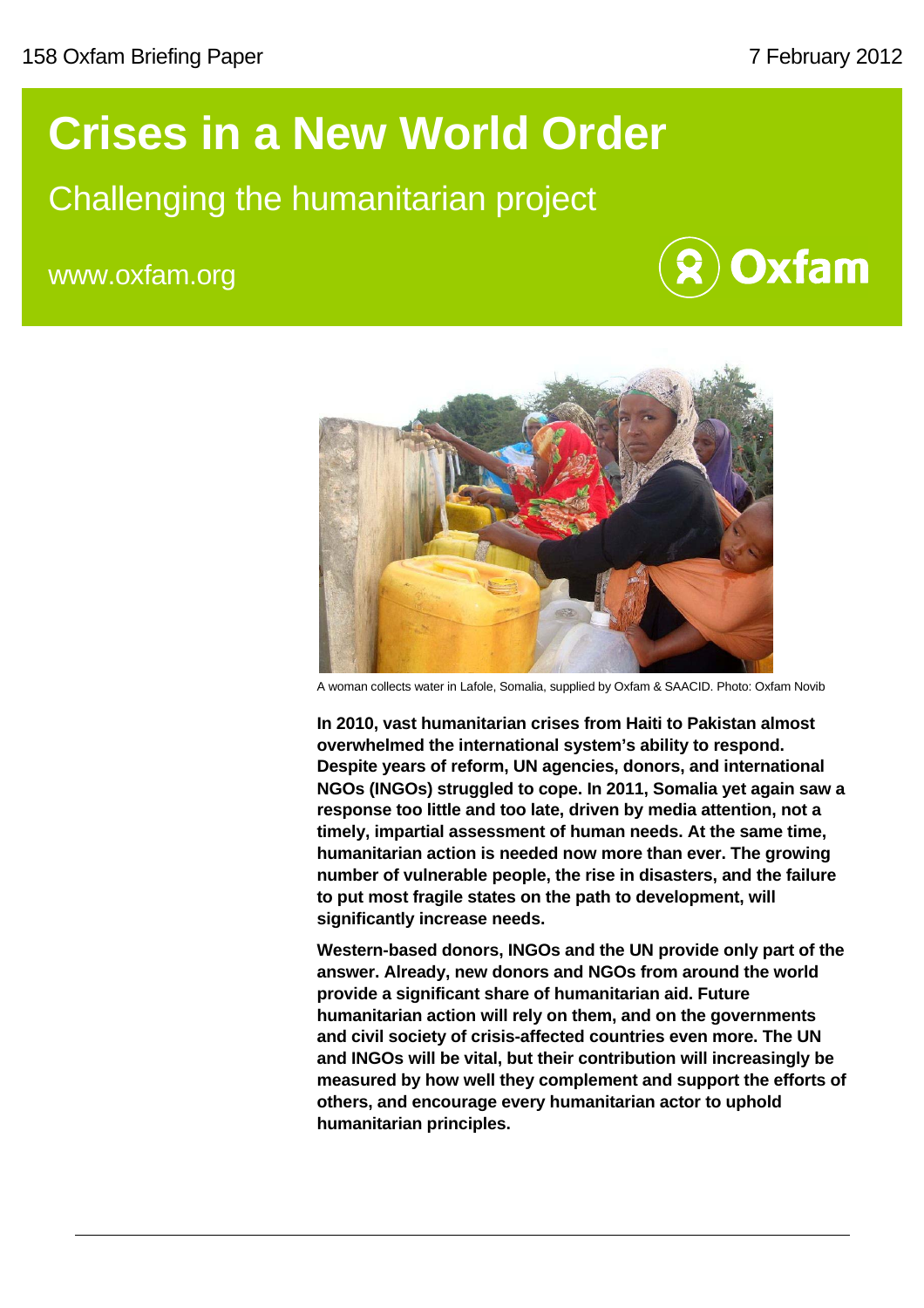# **Summary**

Tens of millions of people suffer in today's humanitarian crises. In East Africa alone, over 13 million have faced a devastating food crisis.

But millions of people also *help* their neighbours, families and communities. For example, in Pakistan, neighbours, communities and local NGOs were once again first with relief when floods struck in 2011, just as they had been in 2010, when aid agencies struggled to reach the 14 million in need of assistance.

## Much still to do

Twenty years ago, the UN General Assembly recognized that it was the crisis-affected state, not international agencies, that had the 'primary role in … humanitarian assistance'1 when it passed a resolution in December 1991 that charted a new course for humanitarian action, and set up what became today's Office for Co-ordination of Humanitarian Affairs (OCHA).

Since then, the UN and other agencies have saved millions of lives. In 2005, Emergency Relief Co-ordinator Jan Egeland launched a package of reforms to improve UN leadership, co-ordination, and the funding of humanitarian responses.

But, seven years later, international humanitarian action is still too little or too late, especially when crises fail to grip the world media's attention. It still cannot cope with multiple 'mega-disasters' – like Pakistan or Haiti – or the demand that will grow as the number of weather-related disasters increase and fewer conflicts are resolved.

UN leadership and co-ordination is inconsistent. Too little international aid maximises impact by working with local organizations on the ground. In many countries, there is also a growing sentiment against Western-based humanitarian agencies.

In large part, the future of humanitarian action lies not in the North, but in the diverse array of local, national, and regional authorities, and civil society and religious organizations in the countries where conflicts continue and disasters strike. Building their capacity must be central to humanitarian action, as capacity building has been in development for years.

At the moment, the capacity of crisis-affected countries is enormously varied. Some states are increasingly effective in preparing for and responding to emergencies. They are conscious of their responsibilities to their citizens and are willing to meet them. But in almost every region, some governments lack the necessary capacity, or use what they have in a partisan way.

Civil society is also enormously varied and has faced both successes and failures in building its capacity further. The combination of an effective state and active civil society is too often absent in countries vulnerable to crises. Meeting the challenge to build both is essential for effective emergency response and for increasing communities' resilience to disasters, violence, and other shocks.

*A disaster occurring during the Olympics must have three times as many fatalities as a disaster on an ordinary day to have equal chance of receiving US relief.*  World Bank  $(2010)^2$ 

*In 2009, only 1.9 per cent of donor government funds to NGOs went to organizations based in disaster-affected countries.*  Development Initiatives  $(2011)^3$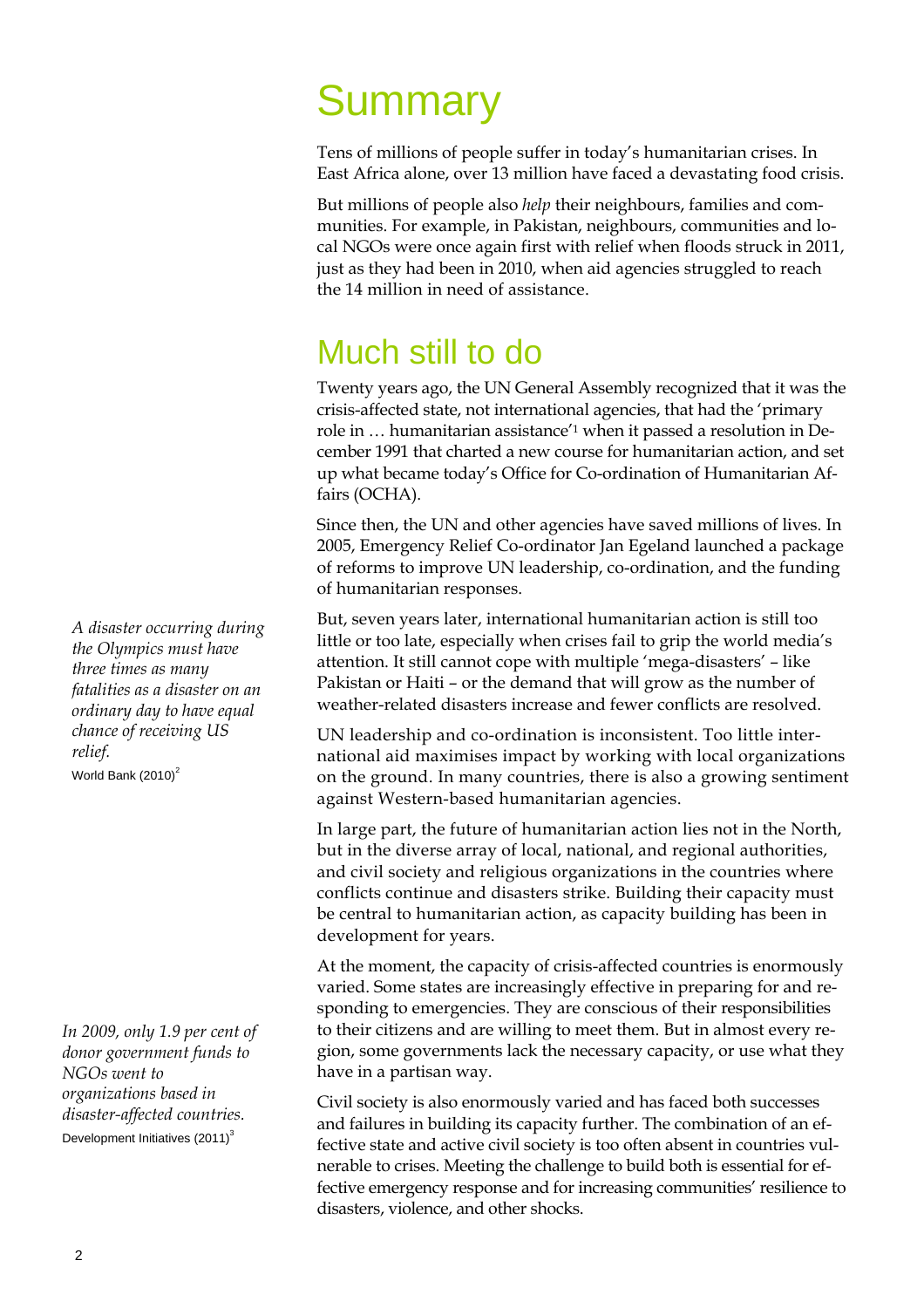Against this background, the UN and international NGOs (INGOs) will be as vital as ever. But their contribution will increasingly be measured by how they complement and support the capacities and efforts of crisis-affected countries.

In some countries, INGOs' operations will be needed for years. But in others, their impact will rest on becoming 'humanitarian brokers': facilitating, supporting, and bringing together local civil society. To achieve this, INGOs, including Oxfam, face five major challenges to overcoming the difficulties inherent in improving humanitarian action.

### Key challenges

The key challenges for INGOs are to:

- build the capacity of states and civil society while making difficult judgements on how to work with states with varying capacities and commitments to humanitarian principles, and finding vastly different civil society capacity;
- build communities' resilience to cope with disasters, climate change, violence, and economic and political shocks, while maintaining the operational capacity to respond when needed;
- encourage states and others to uphold humanitarian principles, while learning from non-Western agencies how to implement them in different contexts, and recognizing that ethical humanitarian action demands upholding principles *and* making difficult judgements based on the consequences of different courses of action;
- encourage new and different sources of funding and action from emerging economies, private companies, and others, while encouraging them to uphold humanitarian principles, and respond to needs wherever they are;
- strengthen the quality and accountability of INGOs, including through some form of certification of effective humanitarian action, while recognizing the value of diverse and varied humanitarian agencies.

None of these challenges are easy. Oxfam and others are learning how to meet them. It will take years, in places decades, to build genuinely global humanitarian action, rooted in crisis-affected countries.

But the successes and failures of past crises do point to clear recommendations, which can be found on page 25. Some of them will be difficult to implement. But they are vital to improving humanitarian aid in the often dangerous and always difficult circumstances in which it is given.

*The international humanitarian sector remains trapped in the notion that*  we *need to be the ones saving all the lives. As a community, we are unprepared to assume the new increasing demands due to climate change. We must build up and support other key local actors who can multiply our effective impact.*

J. Ocharan and M. Delaney (2011)<sup>4</sup>

*The important* 

*humanitarian shift is in our investment in organizations beyond Oxfam, more strategically than ever before.* 

S. Springett, East Asia Humanitarian Co-ordinator, Oxfam GB (2011)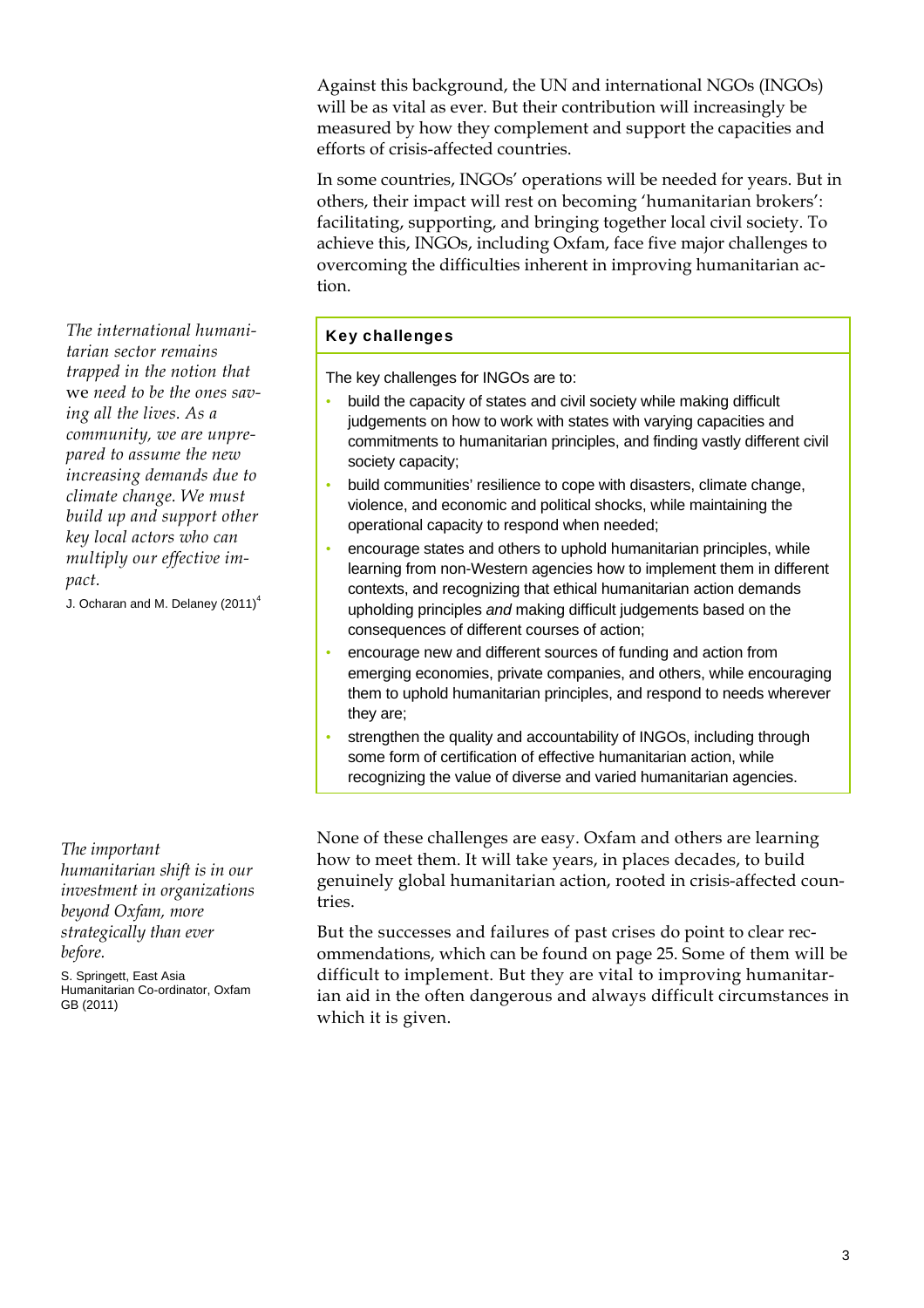*By 2030, the world's population will grow by 33 per cent, demand for water by 30 per cent, and demand for food and energy by 50 per cent.* 

J. Beddington, Chief Scientific Adviser, UK Government (2009)<sup>5</sup>

*In 2011, a survey of 20,000 people in 69 countries, found respondents in 58 countries felt disaster losses had increased.* 

Global Network of Civil Society Organisations for Disaster Reduction (2011)<sup>8</sup>

*The impacts of climate change make it a clear threat to security. In areas with brittle states, climate change will increase the risks of resource shortages, mass migrations, and conflict.*  International Institute for Strategic Studies  $(2011)^{15}$ 

## Now more than ever

The demand for humanitarian action is likely to grow significantly as three global trends combine:

- rising number of people exposed to disasters;
- rising number of weather-related disasters; and
- failure to move most conflicts and fragile states into sustainable peace and development.

## Vulnerability and disasters

Since 1980, reported weather-related disasters have increased by 233 per cent where records are available. This is the result of growing populations, more extreme weather, and improved reporting.6

Between the 1970s and 2000s, the drought-affected proportion of the earth doubled.7 In many places, the seasonal distribution of rain has also changed. For example, rainfall has become more erratic in the vital months between March and June in the Horn of Africa.

Globally, flooding is an even greater threat. In 2010, more than 69 million people were exposed to floods,9 and the numbers are projected to grow substantially in the coming decades.<sup>10</sup>

Such climatic effects are likely to have disproportionate consequences for women and children,<sup>11</sup> poor people and migrants. Millions of people are as likely to move *to* places of environmental vulnerability as *from* them, leaving them become trapped in vulnerable locations. In Dakar, Senegal, 40 per cent of migrants in the past decade have already moved *to* floodprone areas.12

In 2011, the Intergovernmental Panel on Climate Change (IPCC) concluded that, even without climate change, the risk from disasters will increase in many countries as more people are exposed to extreme weather conditions.13 Future climate change is likely to lead to more frequent extreme weather events, with the resulting disasters affecting millions of people. Many of these people will live in megaslums, where 1.4 billion are projected to live by 2020.14

### Violence and fragile states

Few countries have made the transition from 'post-conflict' to peace since the end of the Cold War. In the past five years, only two of the top 20 recipients of humanitarian aid have moved out of the emergency stage.16 There are 1.5 billion people currently living in areas affected by fragility, conflict or large-scale violence.17

Such areas are likely to become yet more vulnerable and violent as a result of competition over scarce energy, food, and water.18 By 2010, 41 per cent of those living on or below the \$1.25-a-day poverty line were in fragile states. This is double the proportion in 2005, partly as a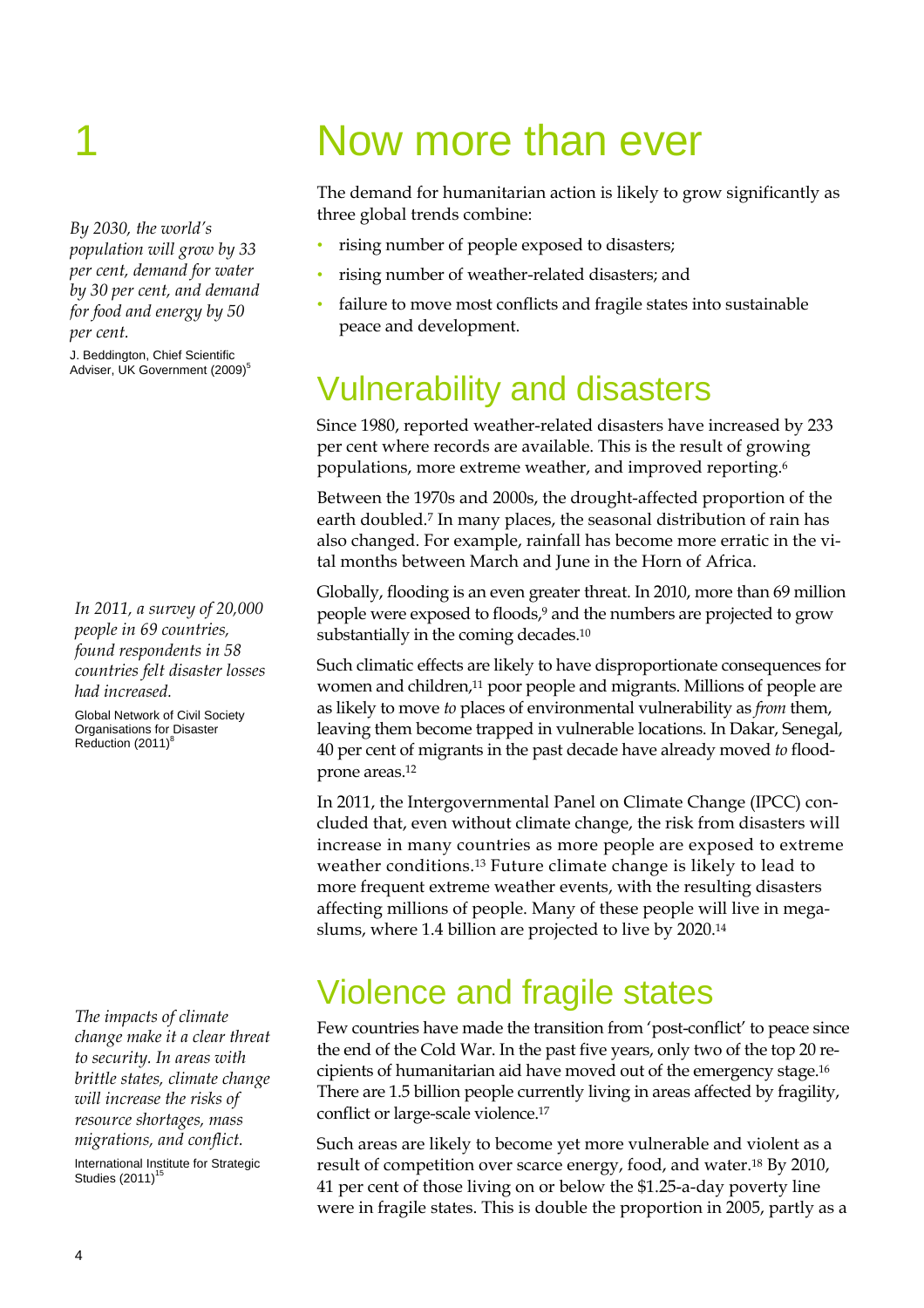result of development success elsewhere. That share of the global total is set to continue to rise.19

Violence and resource competition may also increase migration,<sup>21</sup> and fuel a vicious cycle of additional competition, violence, and conflict. By the end of 2010, there were already 44 million people forcibly displaced around the world, the highest number for fifteen years.22

The insecurity faced by both displaced and settled communities creates substantial demands for humanitarian aid and protection, as violence affects women, children and men in different ways, and strikes the poorest and most marginalized groups the hardest.

Climatic disaster and conflict could be mitigated by practical steps to tackle climate change, poverty, and violence.23 However, the humanitarian system must plan for the challenging future that current research and experience foresee.

*Every year, Oxfam surveys communities in the eastern provinces of the Democratic Republic of Congo (DRC). In 2011, again, it heard girls' fear of sexual exploitation and violence, boys of forced labour and recruitment into armed militia.* 

Oxfam International  $(2011)^{20}$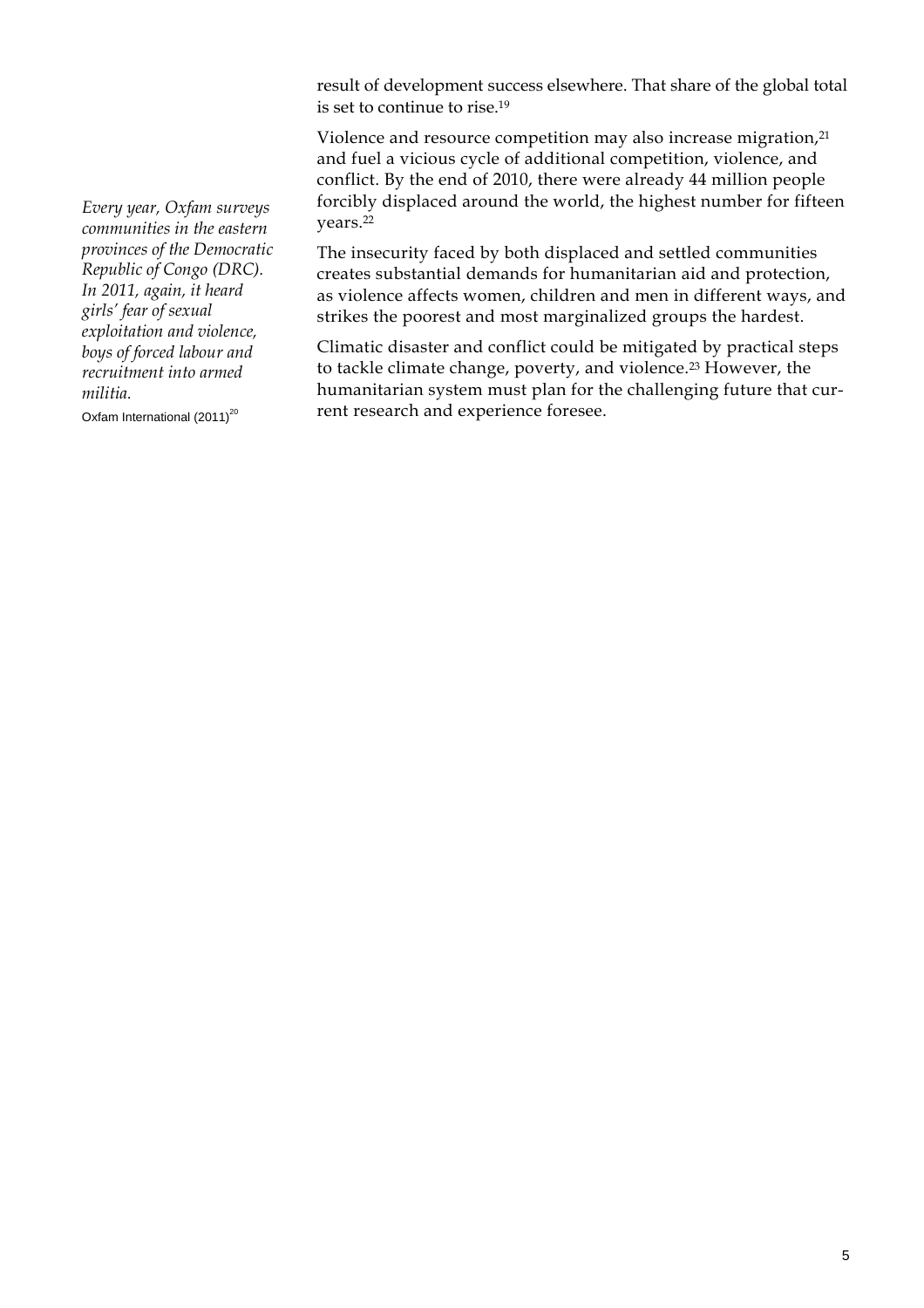# 2 Successes and failures

In 2011, Ahmad Faizal Perdaus, President of MERCY Malaysia, summed up 'the changing humanitarian landscape'. He said:

*'Climate change adaptation, preparedness, and risk reduction mean old ways may no longer be relevant. Increasing disasters and technological advances pose opportunities and challenges. Conflicts are even more complicated.'*<sup>24</sup>

In the face of this, he looked forward to 'a new business model for humanitarian action with a greater role for Southern as well as national and local NGOs.' As a major INGO based in Kuala Lumpur, MERCY represents this model.

Section 1 looked at some global trends that humanitarian action must respond to. This section discusses the key successes and failures of recent humanitarian action.

### Progress in humanitarian aid

Recent progress in humanitarian aid includes:

- increasing capacity of crisis-affected governments and regional organizations;
- increasing attention on the role of civil society, religious organizations and private companies, with a focus on further building their capacity;
- increasing focus on building resilience, for example, in emergency preparedness, disaster risk reduction (DRR), and adapting to climate change;
- increasing international funding, enabling humanitarian aid to reach tens of millions of people each year;
- diversifying international funding, including from Asian and Latin American governments and international companies; and
- reforming slowly UN and INGO humanitarian agencies.

Box 1 describes how new technology has also improved the reach of humanitarian aid.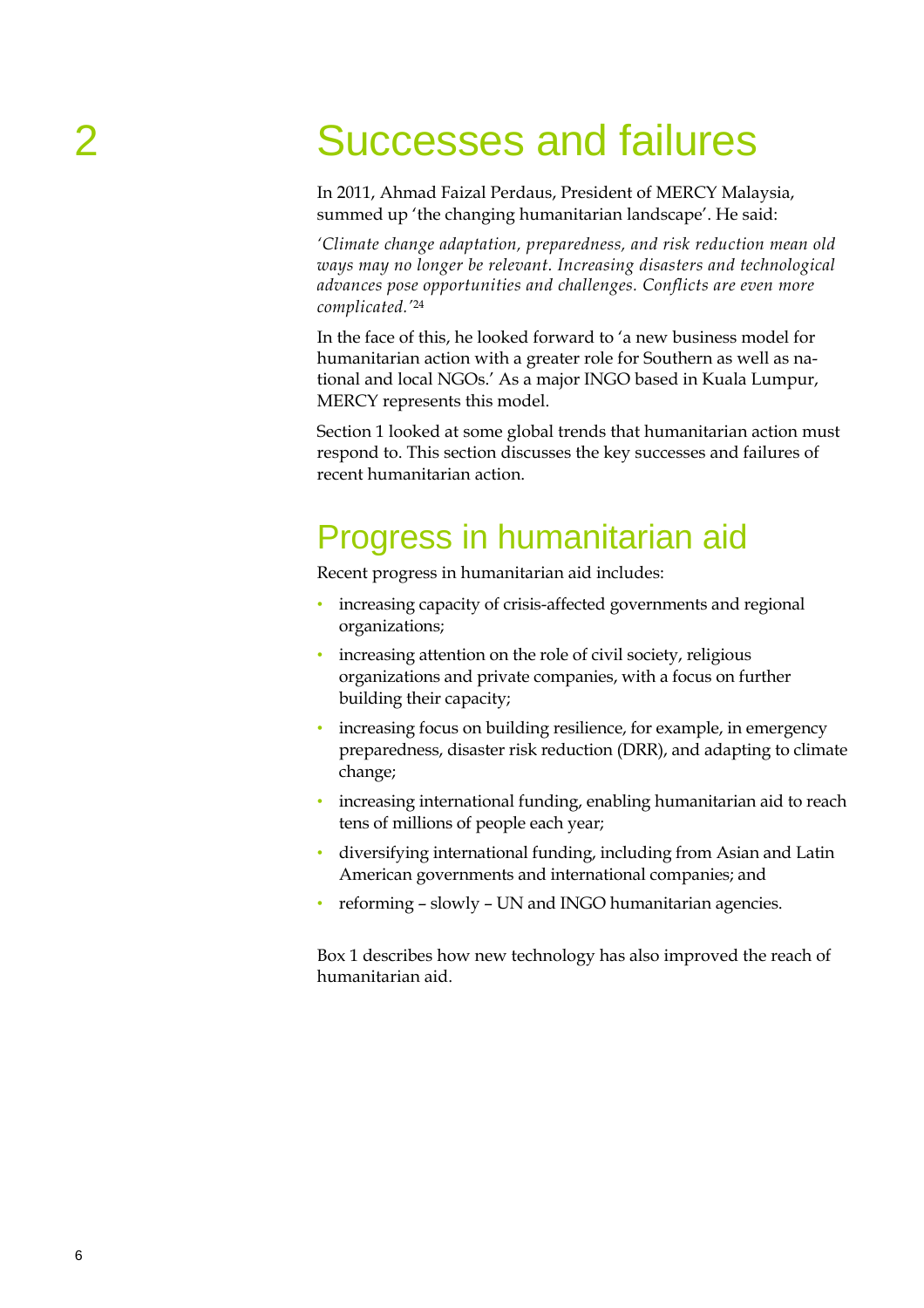#### Box 1: New technology

New technology improves early warning systems and spreads them around the world. Even in some of the poorest countries, affected people use cell phones and SMS messages to communicate and transfer cash by phone – though access to such technology varies from crisis to crisis, and by gender, with men dominating the tweets from recent crises.

Humanitarian agencies are using satellite imagery and constantly-improving innovations like crowd-sourcing, web-based maps using data from social media, and much else. In 2011, the Office for Co-ordination of Humanitarian Affairs (OCHA) used such crisis-mapping in Libya. In some cities, UNHCR keeps in touch with refugees by text. Humanitarians and information experts are only beginning to apply such technologies as useful tools, but the potential to do so appears great.

Sources: http://www.ushahidi.com/; http://libyacrisismap.net/; http://www.fmreview.org/technology/aleinikoff.html

## Failures in humanitarian aid

All these changes are positive, but none have gone far enough. More than 300,000 people died in 2010 from natural disasters alone. Although not a typical year, this is a stark reminder of the progress still to be made.26

On the one hand, there has been record international humanitarian funding and enormous achievements by individuals, communities, and organizations. On the other, there is a continuing failure to manage humanitarian action consistently enough to reduce death and suffering to a minimum, and to learn from past crises so that action is never too little or too late.

Progress in assessment tools, funding mechanisms, and other technical aspects has not been matched by changes to the fundamental problems of inconsistent leadership and media-driven interest, or by building genuine accountability to people in crisis-affected countries.27

All of the positive trends listed on the previous page are only steps in the right direction. Change and reform have not overcome:

- the gap between needs and the capacity to respond: too little investment has been made in the capacity of both civil society and governments of crisis-affected countries;
- the lack of will among some governments to respond, and, in the worst cases, governments and insurgents deliberately preventing people reaching the aid they need;
- the slow international response to some crises, particularly those without major media coverage;
- too slow progress in improving UN leadership and co-ordination; nor
- the limited investment in building resilience and DRR, despite rhetoric to the contrary.

*In 2010, thousands of Haitians used Twitter to call for assistance, and satellite imagery provided much of the street-level mapping used for logistics and camp management.* 

UN OCHA *et al* (2011)<sup>25</sup>

*This is a final 'wake-up' call for the international community as millions are at risk of hunger in Somalia.*

(Largely ignored) Oxfam International press release  $(2011)^{28}$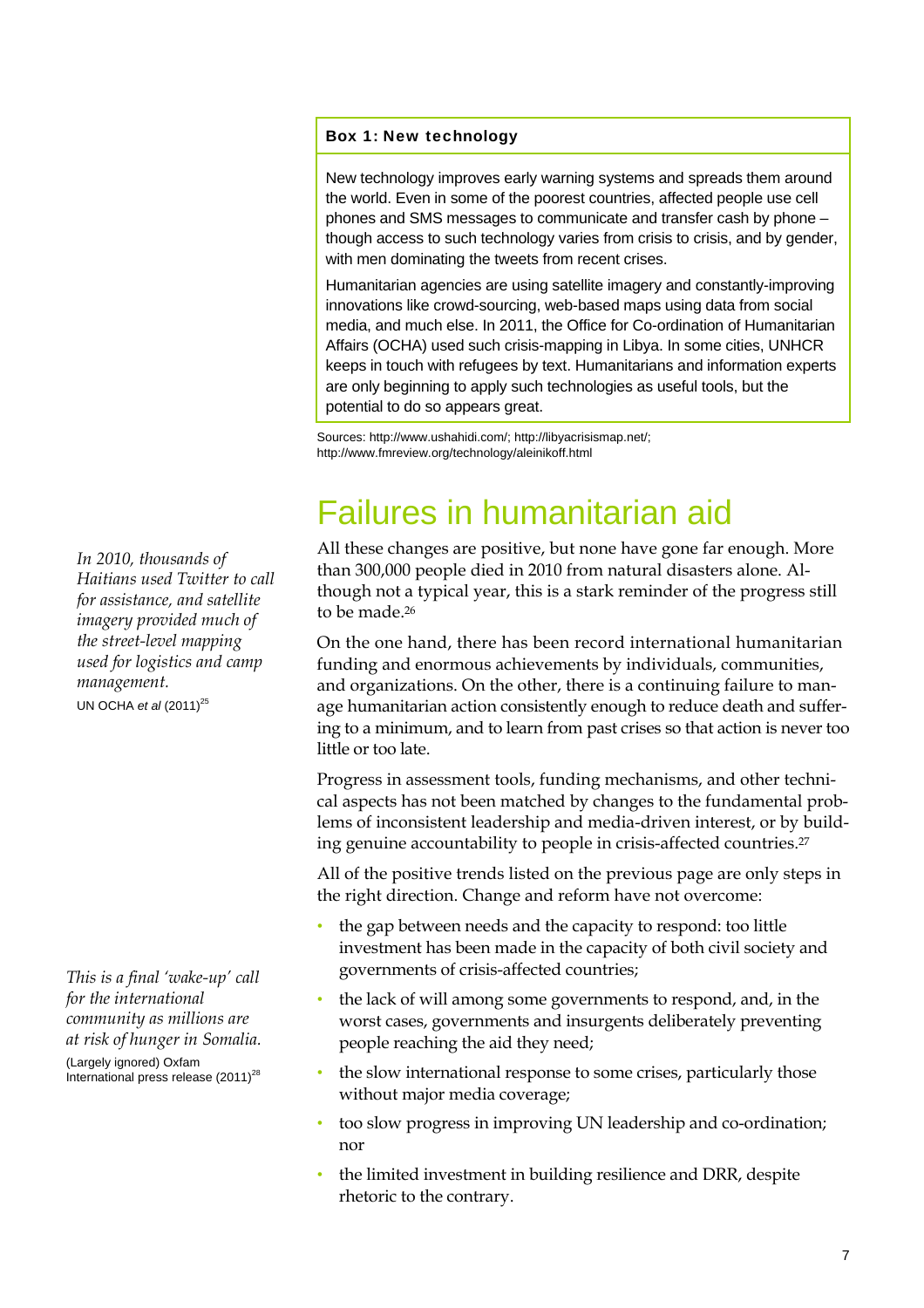### Capacity building

### **Civil society, religious groups and private organizations**

Families, friends, and neighbours are the frontline of humanitarian action. Beyond them, millions provide relief through faith groups and civil society. National Red Cross and Red Crescent societies alone reached 45 million people in 2009.29

Oxfam's own humanitarian programmes increasingly work with local NGOs. Some Oxfam International affiliates, such as Oxfam Novib, have always focused their programmes in this way. Oxfam GB has more than doubled the proportion of its humanitarian spending with Southern partner organizations from nine per cent in 2003–04 to 19 per cent in 2010-11. In the Horn, East, and Central Africa, it rose from two per cent ten years ago, to 14 per cent; in Southern Africa, from three per cent to 17 per cent; and in West Africa, from one per cent to 30 per cent.30

Even in difficult circumstances local civil society can deliver results. In Ga'an Libah in Somaliland, a local organization supported pastoralists whose livelihoods were collapsing in the face of drastic environmental degradation. With support from Oxfam, they helped the pastoralists construct stone terraces to minimize water runoff, and helped bring about the revival of grazing management and reforestation. The livestock grew heavier and more numerous, and the pastoralists used the new income to send more children to school.31

In Central America, 110 civil society organizations support communities at risk of disasters across Guatemala, Honduras, Nicaragua, and El Salvador, and co-ordinate together as the *Concertación Regional de Gestión de Riesgos*.32

Even in Darfur, where local NGOs face an acute lack of funds and capacity, they have provided vital relief, and scaled-up to meet some of the gaps created after a number of INGOs were expelled in 2009. In late 2010 and early 2011, fierce fighting broke out around the town of Shangil Tobay. The Sudanese Dar el Salam Development Association (DDA) responded continuously. While many Sudanese NGOs are seen in Darfur as politically compromised, DDA is one of ten widelyaccepted organizations that Oxfam funds as it seeks to support effective organizations trusted by the communities they serve.<sup>34</sup>

Even where civil society is strong, it can understandably struggle to scale-up in the face of large and rapidly-growing crises. Pakistani NGOs were a vital part of the country's response to the flooding in 2010, but that does not mean that every organization was equally capable.

When the crisis broke, Oxfam sought to support local organizations, but quickly found that some could not cope. Latrines were placed near water sources, and Oxfam's Pakistan staff had to take over the management of some organizations' response to improve standards.35

While INGOs may find it easy to identify partners to cope with small, medium, or slowly-developing crises, finding those that can cope with sudden 'mega-disasters' is inevitably more challenging.

*In any setting where armed conflict impedes humanitarian access, and where outside aid providers face political pressures, there are compelling reasons for international humanitarian groups to place their primary focus on strengthening local organizations.* 

El F. Osman, Oxfam America  $(2011)^{33}$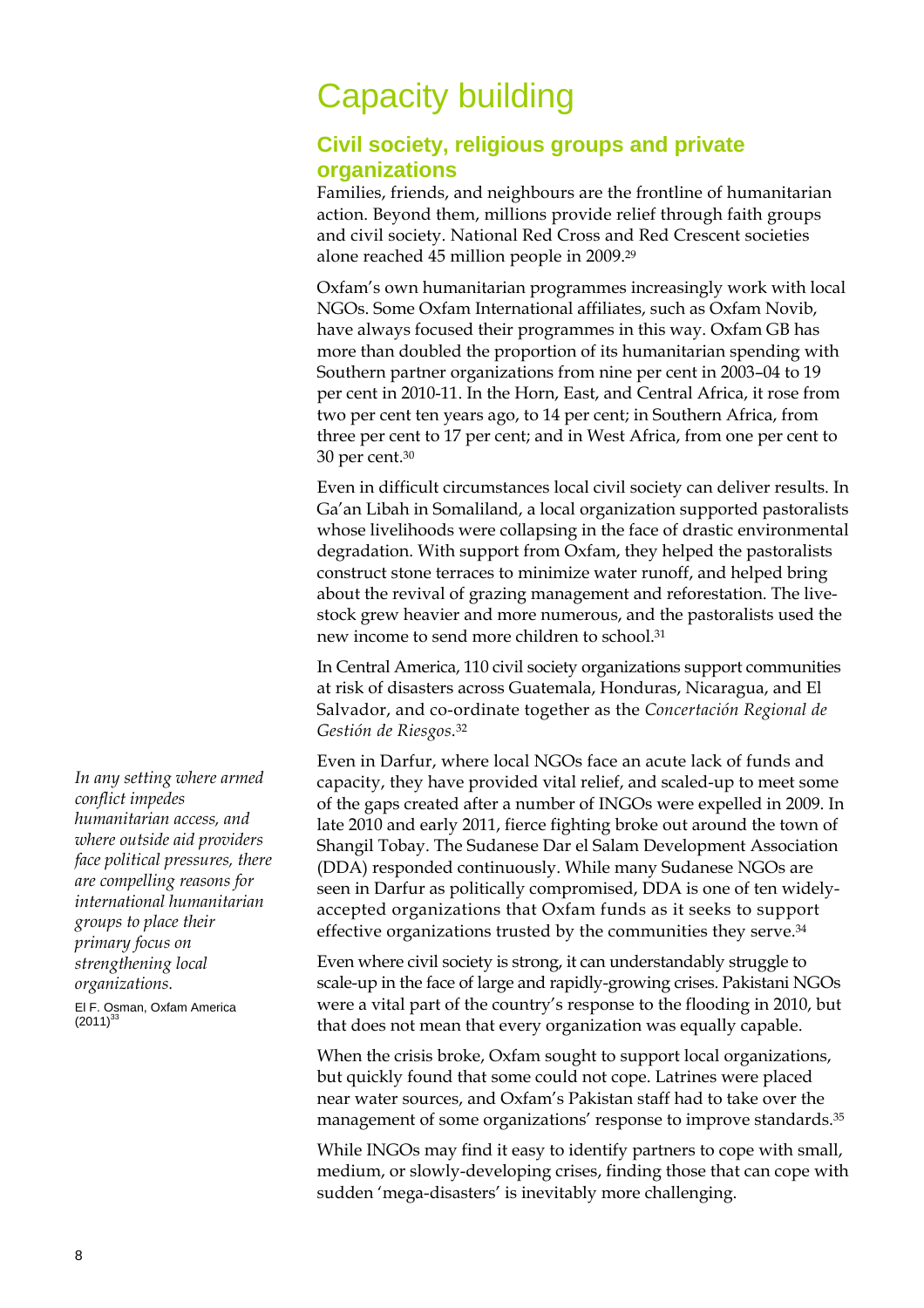*The Indian Government spent \$6.2bn on emergencies in India between 2005 and 2010.*  Development Initiatives  $(2011)^{36}$ 

*In Mozambique donors have strongly supported the government's disaster response authority, the Instituto Nacional de Gestão de Calamidades (INGC), helping to fund 285 staff.*  P. Harvey  $(2009)^{37}$ 

### **Crisis-affected governments and regional organizations**

Since the 2004 tsunami, Indonesia has invested substantially in disaster response and preparedness, and in initiatives to reduce the impact of disasters. It recognized its responsibility to prepare for the continuing floods, volcanoes, and earthquakes that never hit the international headlines. Its government invited local NGOs to help draft the National Disaster Management Law, which mainstreamed DRR in legislation and in district plans, and, in theory if not yet in practice, prioritized women's needs.

Indonesia is not alone in preparing for and responding to disasters and in building its resilience. In Bangladesh, the government provided 52 per cent of the response to 2009's cyclone Aila (with 37 per cent from INGOs and nine per cent from the UN).38 Now, its Disaster Management Programme aims to institutionalize DRR in its Food and Disaster Management Ministry, as well as in 13 other ministries and agencies. It is consciously seeking to implement the international Hyogo Framework, which 168 governments agreed in 2005, to reduce the risk from environmental threats.39

Even in the poorest countries, progress has been made. The military government in Niger responded well to the 2010 floods that struck Niamey, the capital, and co-ordinated a response involving a number of agencies. It knew what it could do itself, and what it could not, and asked for international assistance before it was too late. As Oxfam's Niger Director Mbacké Niang notes:

*'They knew the state's roles and responsibilities, and worked hard to deliver on them.'40*

Box 2 outlines the key roles a crisis-affected state should perform.

#### Box 2: The crisis-affected state

The state's key roles include:

- building resilience to shocks and stresses;
- 'calling' a crisis at the right time;
- providing assistance and protection from violence;
- inviting international aid, when needed;
- monitoring and co-ordinating international assistance;
- setting legal and regulatory frameworks to govern assistance.

Source: Adapted from Paul Harvey (2009) 'Towards good humanitarian government: the role of the affected state in disaster response', ODI Humanitarian Policy Group Policy Brief 37, London: Overseas Development Institute.

But progress in building capacity is not universal. Encouraged by the UN International Strategy for Disaster Reduction (UNISDR), many governments have set up National Platforms for DRR to co-ordinate implementation of the Hyogo Framework.<sup>41</sup> At present, however, some platforms work better than others; they are dependent on each government's will, in particular their willingness to include a wide spectrum of civil society. It takes energy, commitment, will, trust, and resources to provide effective humanitarian action.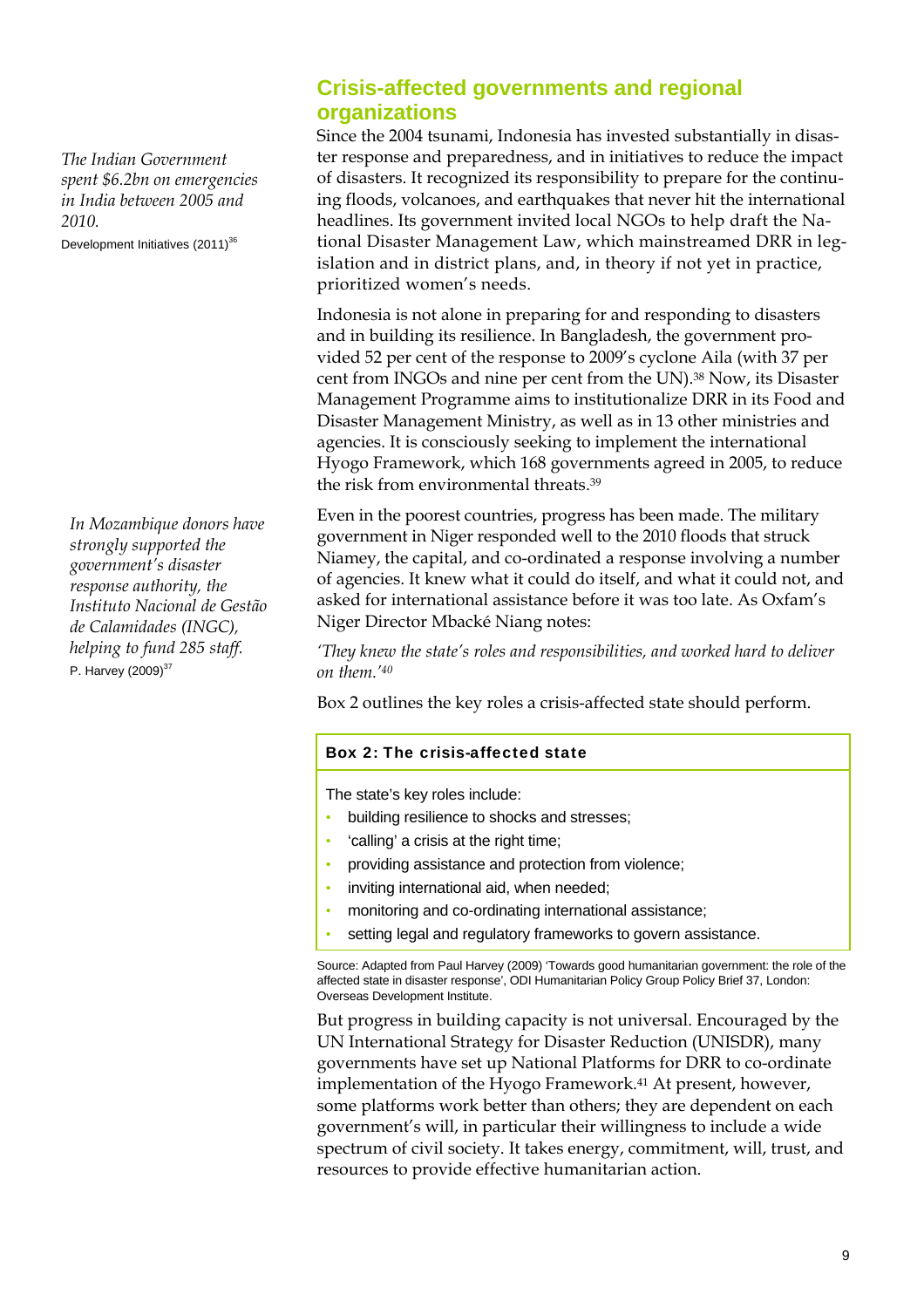Some state action is not fair and impartial. In fact, some governments have limited their populations' access to assistance. For example, in 2009, Sudan revoked the licences of three national NGOs and expelled 13 international agencies that had collectively delivered more than half the aid in northern Sudan. According to the Overseas Development Institute (ODI), this deprived eastern Sudan of critical food and medical assistance, and encouraged a number of health-related crises in Darfur.42

Similarly, in the closing stages of Sri Lanka's 25-year civil war in 2009, the rebel Tamil Tigers refused to allow civilians to seek either safety or aid, while the Sri Lankan government placed numerous restrictions on humanitarian agencies' ability to reach them. According to the UN Secretary General, what the government allowed 'fell far short of the assistance required… [and] meant that otherwise treatable injuries have frequently resulted in deaths.'43

Even where the response is more effective, all the aid may not be targeted to those most in need. In 2009, Pakistan's lists failed to register displaced people if they came from areas deemed 'unaffected', and women often found it harder to register than men. In addition, the Pakistan Army's role in providing aid for those displaced by its counter-insurgency strategy provoked a number of concerns, including that alleged Taliban sympathisers were denied aid.44 In many other countries too, including Colombia, Mexico, and Brazil, the national armed forces play a central but not uncontroversial role in disaster response.

The Colombian government has a real desire to build its capacity, but neither the state nor its armed forces have been welcomed by many of its citizens affected by conflict or natural disasters. When Oxfam responded to severe floods in December 2010, it found widespread distrust of the local government in La Mojana, where more than 100,000 people were affected. This hindered its ability to work.45

There is great variety in how much progress has been made in regional organizations too. The Association of South East Asian Nations (ASEAN) has led the way in supporting its members and, at times, catalysing them into action. In 2008, it negotiated an effective response after cyclone Nargis struck Burma/Myanmar. Its Agreement on Disaster Management and Emergency Response binds members to co-operate to reduce disaster losses and make joint emergency responses. In 2011, it set up its Co-ordinating Centre for Humanitarian Assistance and deployed teams to help the Thai government respond to extreme floods.46 ASEAN has also developed strong links with national and international NGOs in its region, including through a consultation group currently chaired by Oxfam.

In 2011, the African Union agreed a humanitarian policy to 'institutionalize African hospitality' and expand its continent-wide Coordinating Committee on Humanitarian Affairs.

In the Middle East, the League of Arab States and the Gulf Co-operation Council (GCC) mediate in humanitarian crises. Since 2008, the Organisation of Islamic Co-operation (OIC) has had a humanitarian department,47 and has been active in Pakistan, Libya and Somalia. In November 2011, the OIC agreed with the UN to work more closely on humanitarian issues.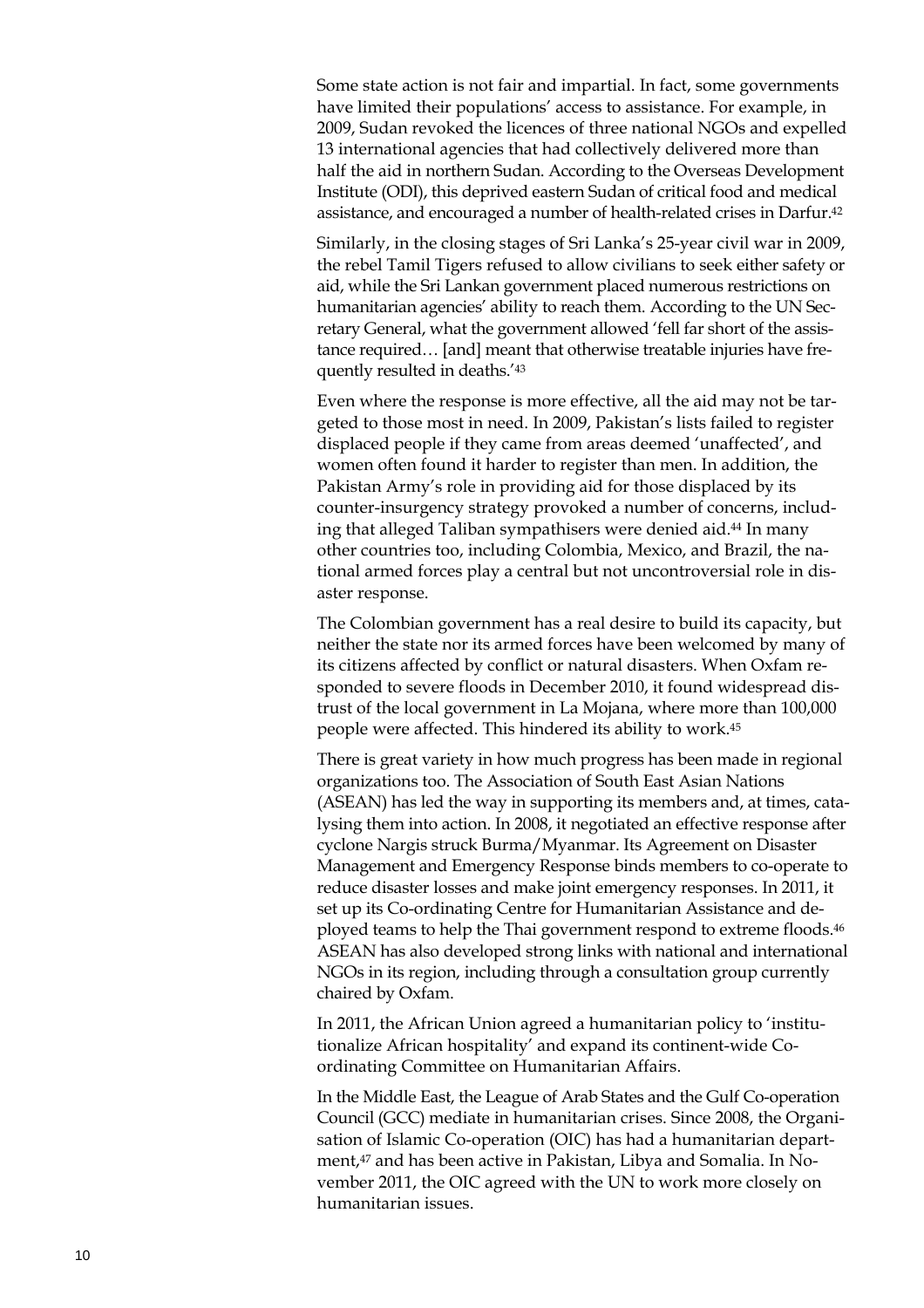*In 2010–11, Colombia's Red Cross sent 400 volunteers to Haiti – before its own multimillion dollar response to Colombia's major floods.*  Oxfam International (2011)<sup>48</sup>

Latin American governments have adopted a range of agreements leading up to the 2010 Brasilia Declaration on the Protection of Refugees. Several regional bodies have mandates to co-ordinate cooperation on DRR and disaster response, and to support national disaster management efforts. One of these bodies, *Centro de Coordinación para la Prevención de Desastres Naturales en América Central*, laid the groundwork for the Integrated Disaster Risk Management Policy that Central American presidents approved in 2010.

### International aid

### **Too little, too late**

In 2010, international humanitarian aid reached a record \$16.7bn, but still did not meet all requirements. Swelled by the response to the crises in Pakistan and Haiti, UN appeals asked for 15 per cent more than in 2009, but donor governments gave only two per cent more.<sup>49</sup>

International responses are still too little or too late when crises fail to grip the world's media or political attention. Very few UN humanitarian appeals are well-funded, but 2011 saw a stark contrast in the 83 per cent funding for Libya, and the 42 per cent for the second successive year of flooding in Pakistan.50 Indeed, the lack of major media coverage in 2011 may help to explain why funds were lower and slower than those in response to Pakistan's floods in 2010. In 2010, more than \$300m was given within three weeks of the appeal commencing. In 2011, it was only \$58m.51 This drop is beyond what can be explained by comparing the different scales of the disasters.

The 'CNN effect', which triggers enormous funds for some crises once the vast suffering has been televised, comes too late to galvanize timely responses to slow-onset disasters like droughts. See Box 3 for an example of this in Somalia in 2011: how, without timely media coverage, 'once again an early warning system failed to trigger a response until the situation was critical'.52

#### Box 3: Too late in Somalia<sup>53</sup>

- August 2010: Famine Early Warning System Network (FEWSNET) began warning of impending food crisis in the Horn of Africa.
- November 2010: Horn of Africa Food Security and Nutrition Group calls for 'pre-emptive action to protect livelihoods from confirmed La Nina'.
- January 2011: Oxfam 'wake-up call' gets minimal media coverage.
- March 2011: FEWSNET warns of 'famine' in parts of Somalia and predicts more people will need assistance between April and September; donor response still relatively small, though the Humanitarian Aid department of the European Commission (ECHO) and US Office of Foreign Disaster Assistance (OFDA) increased funds from late 2010.
- 29 June 2011: Major media coverage begins triggering major international response.
- 20 July 2011: UN declares 'famine' in parts of Somalia, triggering rapid and substantial increase in international funding.<sup>54</sup>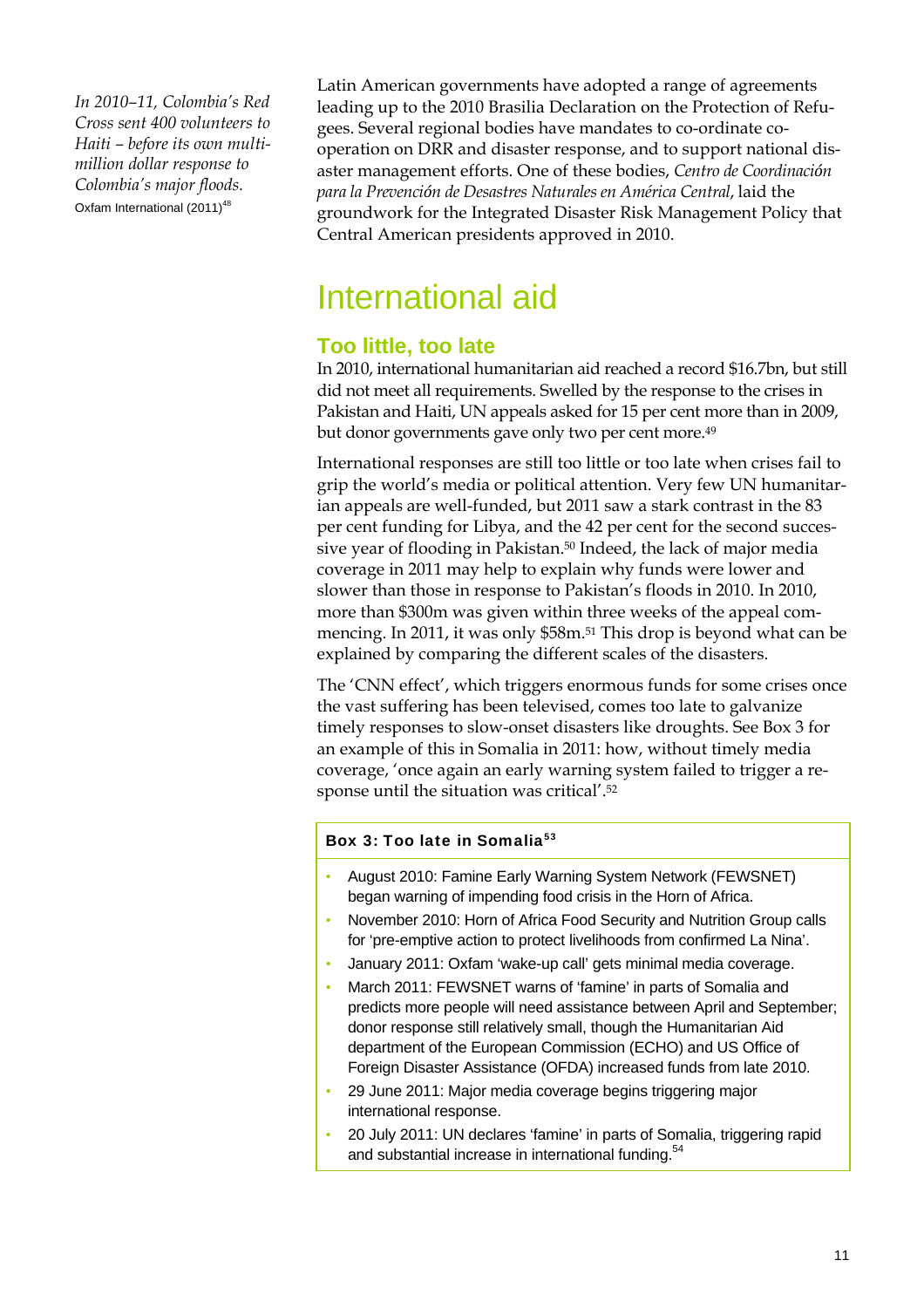*In 2010, Royal Dutch Shell, the world's biggest company, gave US\$4 for every US\$1given by their Pakistan staff for flood relief in that that country.* 

Royal Dutch Shell press release  $(2010)^{55}$ 

*For millions of women and men it is their vulnerability, who they are, where they live, and how they make a living, that will determine whether they survive a disaster. Vulnerability is a result of poverty; the political choices, corruption and greed that cause it, and the political indifference that allows it to endure.* 

Oxfam International (2009)<sup>64</sup>

### **Sources of international aid**

While Western donors struggled to maintain global aid, private individuals and companies donated \$4.3bn in 2010.56 Even under the current economic conditions, millions of people give generously to NGOs' crisis appeals. Some companies not only give funds, but inkind donations, second staff, and build long-term relationships with NGOs and UN agencies, such as Price Waterhouse Cooper with MERCY Malaysia,<sup>57</sup> and TNT with the World Food Programme.<sup>58</sup>

The supply of humanitarian funds is also broadening among non-Western governments. In 2010, non-OECD governments gave \$623m in international humanitarian aid, 20 times the amount in 2001.59 In 2011, Arab donors' aid to Somalia put them on the world stage more than ever before.<sup>60</sup>

In 2011, the UN Emergency Relief Co-ordinator said that the days when the humanitarian system was dominated by Western countries was over.<sup>61</sup> One Oxfam worker in East Africa put it more starkly:

*'The humanitarian system may be broken, but so is the West as we know it. Most OECD donors aren't the leading world powers of the future. Most INGOs are*  based in the old world, not the new. We must look to new areas to support future *humanitarian action.'62*

### **Working with local capacity?**

Although funding is more diverse, international donors and agencies do not always work with the capacity available on the ground. Evaluating the response to Haiti's 2010 earthquake revealed a tendency for donors and others to overlook local government and civil society, as well as the views of affected people, similar to that revealed for years by previous crisis evaluations.63

The lack of local participation has been constantly identified as a failing. In 2011, two Oxfam workers wrote about Haiti:

*'We don't observe improvements from one emergency to the next. Why is the humanitarian community able to improve in some areas but not this?'*<sup>65</sup>

Local organizations often feel that INGOs show a lack of respect for their contribution and speed.66 The rapid influx of funds can also lead to an 'aid economy' that excludes the most representative civil society organizations and encourages others.

### **Working with women**

As the Humanitarian Response Index reported in January 2012, one of the most serious failings in humanitarian aid is the slow progress in assuring that gender is properly addressed. Only 60 per cent of OECD donors have gender policies, and few monitor them to see how they are put into practice on the ground.<sup>67</sup> Oxfam is determined to put gender at the heart of its humanitarian work; having recognised that it has to do more, Oxfam has made this one of the central goals of its humanitarian programming over the next few years.<sup>68</sup>

See Box 4 for an example of this problem and how it is being addressed in Indonesia.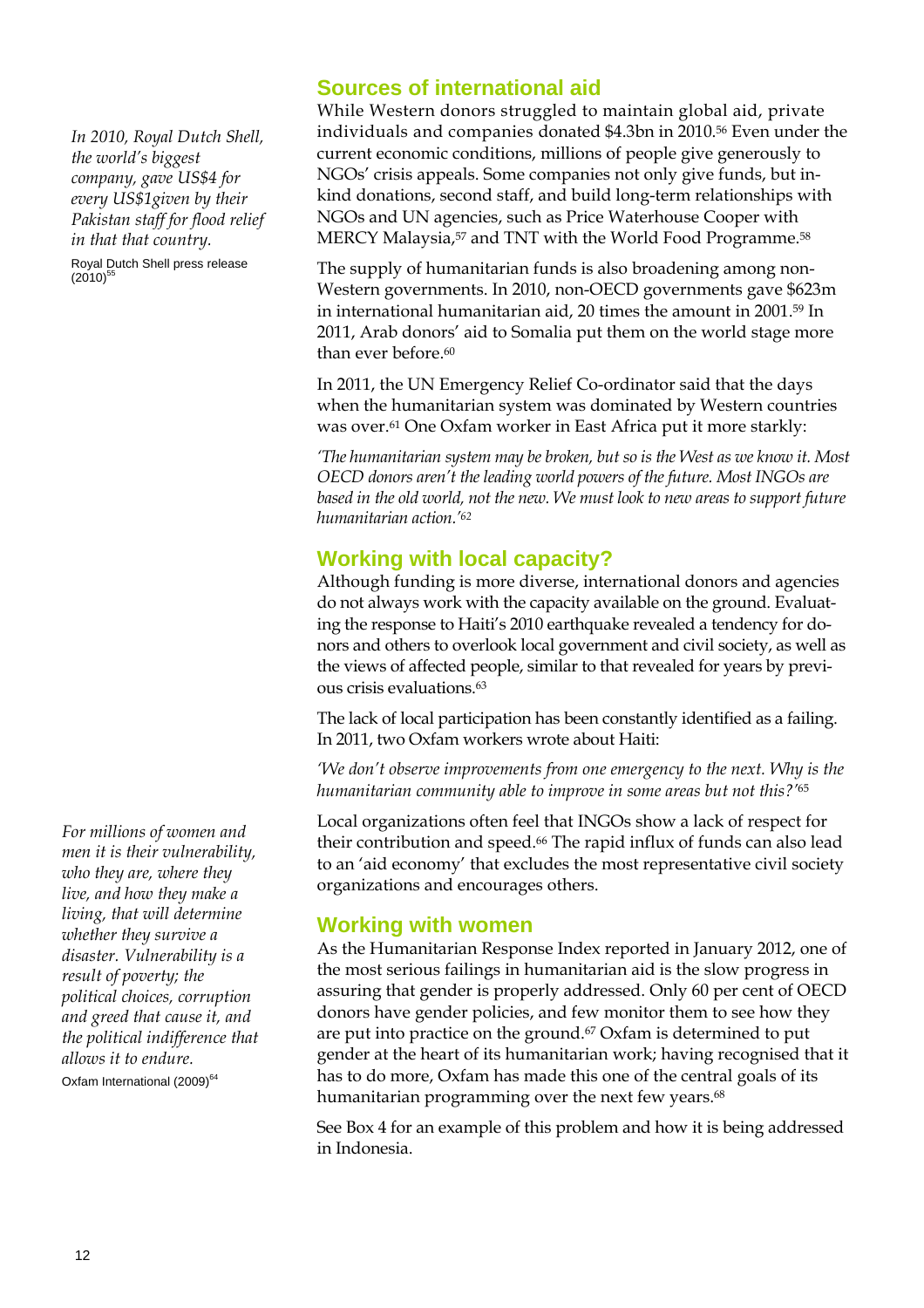#### Box 4: Struggling with discrimination in Indonesia

Agencies attempting a gender-sensitive approach can struggle with men refusing to allow women to participate. In eastern Indonesia, Oxfam works on DRR with the local organization Koslata.

In the village of Jenggala, the discrimination women face has reduced the effectiveness of the DRR efforts because, in many ways, women are particularly well-placed to contribute. Since it is usually women who work remote fields and hills, they often understand where floods and landslides are likely to occur. Oxfam has developed five strategies, including organizing separate women's meetings, to try to overcome inequality and improve DRR in the village.

Like elsewhere, this remains a continuing challenge, but based on experiences in Cambodia, Viet Nam, and Burma/Myanmar, as well as Indonesia, Oxfam has developed lessons of good practice to encourage programmes to advance DRR and gender equity at the same time.

Sources: Oxfam International (2011) 'Case Study – Indonesia: Jenggala Women: Living Close to Disaster', Oxford: Oxfam; Oxfam International (2011) 'Gender and Disaster Risk Reduction: a training pack', http://policy-practice.oxfam.org.uk/publications/gender-and-disaster-risk-reduction-atraining-pack-136105

### **Reaching the right people with the right aid**

INGOs themselves have much to learn in the above areas, and are not immune from the danger of considering their interests, as well as the needs of those affected by conflict and disaster. But there are far more powerful interests that bias humanitarian aid in different directions – towards favoured countries, groups, and types of relief, such as food aid which continues to be lobbied for by farm groups, shippers and others.

National governments do not necessarily serve their people and, in extreme cases, put obstacles in the way of relief. International donors have also skewed aid towards their own priorities. In some years, Iraqis have received twelve times as much, per capita, in humanitarian aid as the population of the DRC.70 As the Humanitarian Response Index stated in 2010, the 'increasing politicization of humanitarian assistance means millions of people are not getting the aid they need.'71 Though the 'war on terror' has become discredited, donors' newer focus on 'stabilization' raises the continuing concern that humanitarian aid may be driven not just by human needs, but by wider considerations. As one 2010 study put it:

*'Despite areas of potential co-operation, the relationship between the humanitarian sector and international stabilization efforts tends to be marked by mistrust, suspicion, or hostility.'*<sup>72</sup>

Examples of non-OECD donors focusing where they have particular interests include: China, which, in 2008, gave more than half its humanitarian aid to Burma/Myanmar;73 and Arab and Muslim countries which, in 2011, gave generously to Somalia, Libya, and Yemen. These reflect cultural and political affinities, but also raise questions of how, in a world of more diverse humanitarian funding, resources are likely to be targeted to the greatest humanitarian needs.

Bias in aid decisions, however, neither explains nor justifies the hostility to humanitarian aid in some parts of the world from governments as well as insurgents. All parties in Somalia, for example, have limited the

*Special interests continue to pervert food aid in many countries. The USA is the world's biggest food aid donor, providing roughly half the world's food aid. But its programmes deliver more to the pockets of agribusiness and shipping companies than to the mouths of hungry people.*  Oxfam International (2011)<sup>69</sup>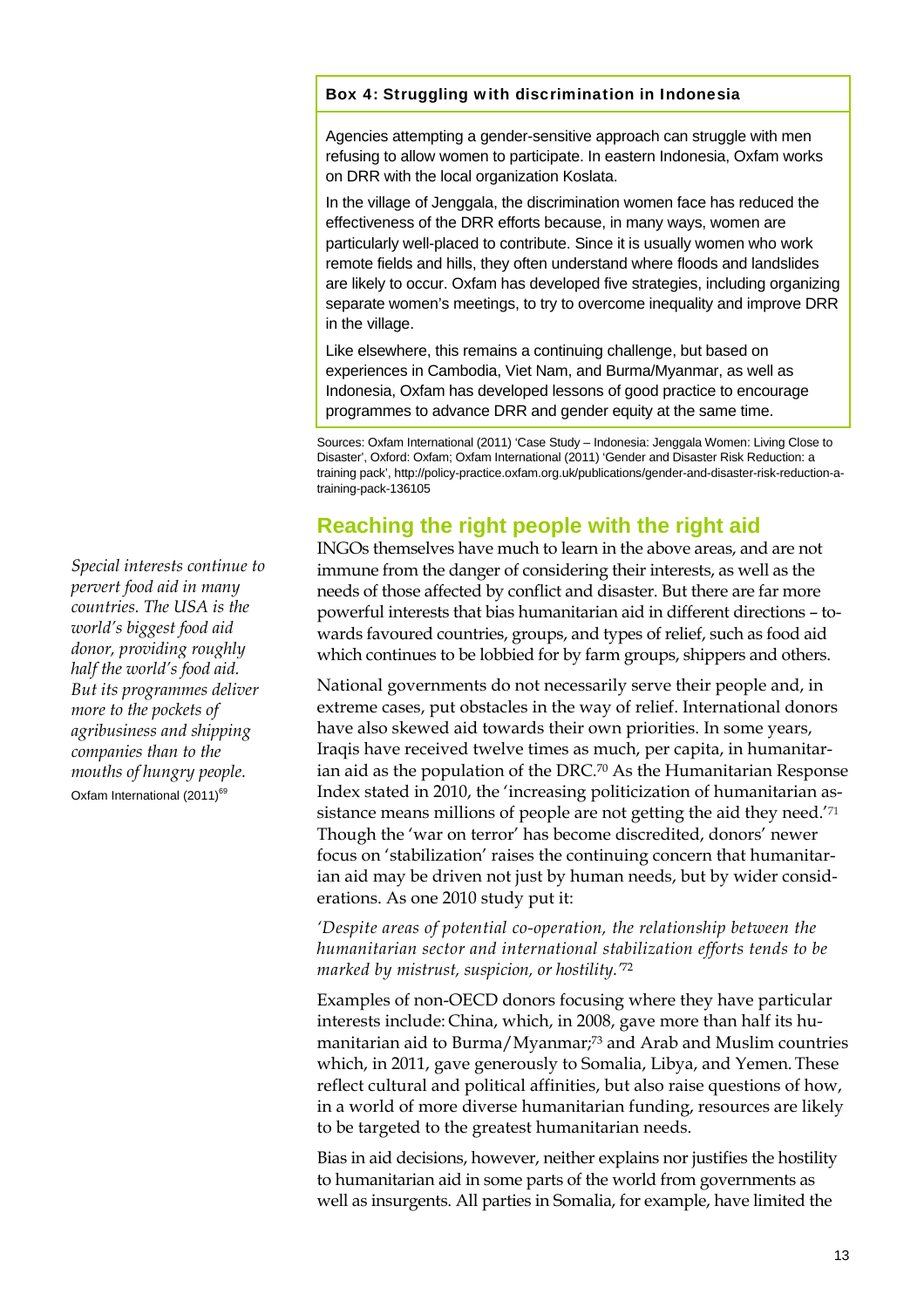work of Western-based agencies. Box 5 details some of the challenges faced in Somalia.

#### Box 5: Challenges in Somalia

Operations by Western-based agencies have been limited due to insecurity, threats, and donors' restrictions aimed at avoiding the risk of funds being diverted to terrorist groups. In response, INGOs and others have struggled to find ways to meet vast, critical needs.

Many INGOs have invested in the capacity of Somali partners, but the dangerous environment has meant that monitoring and ensuring that aid reaches those in need is inevitably difficult. Oxfam and its partners have developed a seven point strategy to try to ensure that all aid is effectively monitored, but the challenge of doing so is ongoing.

At the same time, the OIC has co-ordinated Arabic/Islamic NGOs which, according to the OIC, reached 1.4 million people in Somalia in the six months from April 2011. This broad range of actors brought new strengths, reaching people that Western-based agencies could not. It also brought challenges, including in co-ordination and information-sharing.

Some members of the OIC Coalition for Relief attended the UN-led cluster meetings, but parallel co-ordination mechanisms by both the UN and OIC made it difficult to obtain a clear picture of all humanitarian action, particularly outside Mogadishu. In late 2011, OCHA and the OIC Coalition took steps to improve co-ordination, and there are hopes for more practical co-operation and a genuinely common humanitarian response.

Sources: Oxfam International (2011) 'Delivering aid in Somalia: the experience of Oxfam and its partner agencies', Oxford; Oxfam; UN OCHA (2011) 'Somalia Famine and Drought: Situation Report No.18', http://reliefweb.int/sites/reliefweb.int/files/resources/Full\_Report\_2674.pdf

### **Unintended consequences**

Like any other human activity, humanitarian aid can have unintended consequences. This concern was first prominently expressed in the 'Do No Harm' framework in the 1990s, after the enormous international effort to bring relief to Rwandan refugees.<sup>74</sup> The vast majority were suffering and innocent, but hidden among them were *genocidaires* responsible for approximately 800,000 deaths.

Since then, agencies have developed a wide range of tools, such as Action Aid's Participatory Conflict Analysis, to minimize the risk that their emergency work could ever increase conflict, or to weigh up the consequences of taking different actions. These include 'speaking out', major operational responses, and increasingly nuanced approaches that combine quiet advocacy with direct and indirect humanitarian actions. Since the mid-1990s, and most recently updated in 2009, Oxfam has had guidelines on those difficult choices.75

In 2011, the ODI summed up best practice from agencies' experience and set out six minimum standards to help them 'mitigate the potential harm of their emergency response'. Several of these related to building the capacity of local organizations, including the need to identify a 'spread of partners' among different ethnic or religious groups.76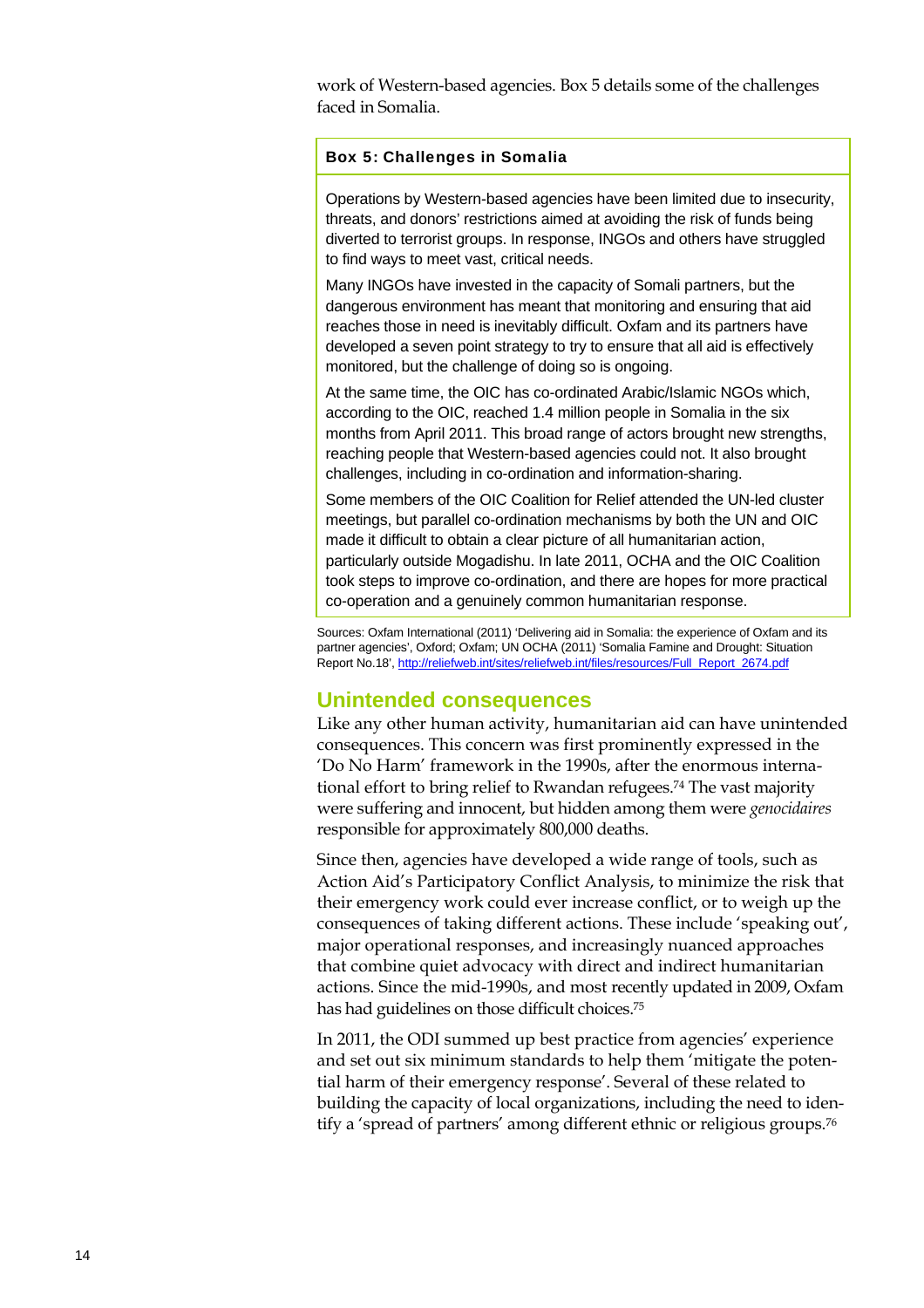### UN leadership and co-ordination

In 1991, the UN established the Department for Humanitarian Affairs (which became OCHA) to:

*'make more effective the collective efforts of the international community, in particular the UN system, in providing humanitarian assistance.'77* 

In the following years, the UN and INGOs faced an extraordinary series of crises: Rwanda and the 'complex emergencies' of the 1990s, Afghanistan and the 'war on terror', and a rising tide of climate-related disasters. Responses from the UN and INGOs saved millions of lives.

In 2005, after the slow response in Darfur, the UN launched a series of reforms to:

- improve co-ordination among humanitarian agencies through a 'cluster system' leading the response in each sector;
- improve leadership through a more consistent standard of UN Humanitarian Co-ordinators in each crisis;
- increase and speed up the funding through a central emergency fund and pooled funds; and
- improve partnership between the UN and other humanitarian actors.

It is now clear that these reforms have achieved relatively little, at least compared to the time invested by the UN and NGOs.

The UN-led 'clusters' often engage poorly with governments' efforts at co-ordination. Their focus on each sector, like shelter or health, does not encourage progress on issues common to all, such as DRR. Coordination between different clusters is usually poor. The Early Recovery cluster faces 'systematic challenges that hampers [its] ability to work effectively',78 and so the value of clusters in bringing relief and development is limited.

Other reforms have also made limited progress. Humanitarian Coordinators are often appointed without the skills and knowledge needed. Funding is often still slow. The UN also continues to struggle in crises where Western-based agencies are less acceptable than others. This includes Arab agencies with which the UN has not always had close relations.

In addition, the UN finds it difficult to strike a balance between being both a political and humanitarian intervener, particularly in 'contested environments' where insurgents see it as an enemy. UN 'integrated missions' political staff are often unfamiliar with basic humanitarian principles.

### Resilience and DRR

Every country must be resilient to the shocks and stresses that come from natural events, climate change, and political and economic crises, like commodity price spikes or outbreaks of violence. Building that resilience partly depends upon investing in DRR and social protection, and mainstreaming climate adaptation through government action.

*The history of mistrust between the Western aid system and its counterpart in the Muslim world is long.* UN OCHA (2011)<sup>79</sup>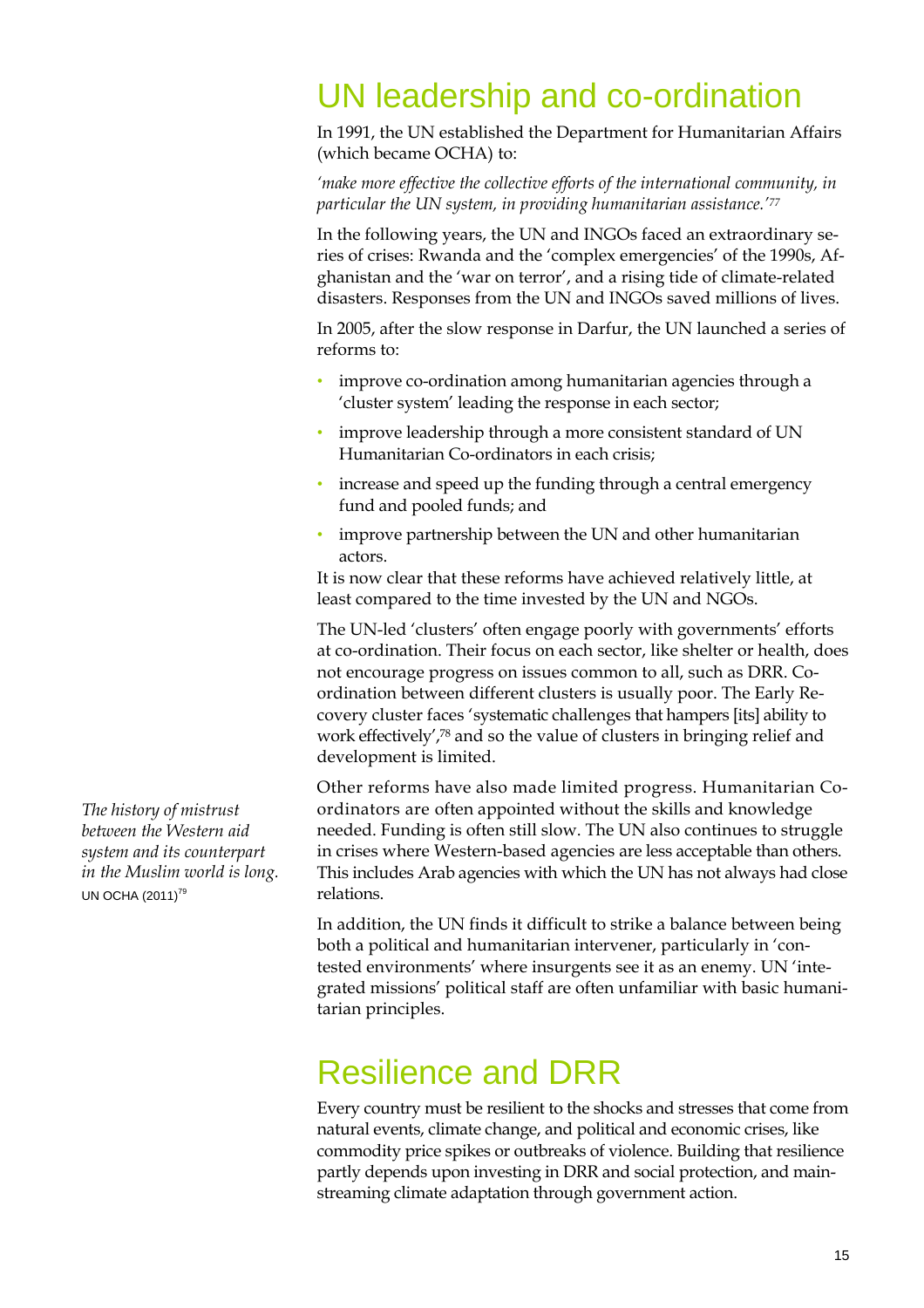*In Pakistan, the World Bank and Asian Development Bank estimate that an initial investment of just \$27m would greatly reduce losses from future disasters. The cost of reconstruction after its 2010 floods is predicted to run to more than \$10bn.*  Oxfam International  $(2011)^{80}$ 

Some countries have invested in DRR for years, encouraged by the 1990s' Decade for Natural Disaster Reduction, long before the Hyogo Framework was agreed in 2005. Likewise, donors, including the United States Agency for International Development (USAID) and ECHO, have long-term programmes, like the Department for International Development's (DFID) Hunger Safety Nets Programme to mitigate the impact of droughts.

Globally, however, there is still little investment in DRR, and humanitarian and development programmes have just begun to use this approach. In 2009, only 0.5 per cent of total aid was devoted to DRR.81 In 2011, the East Africa crisis was testament to this lack of priority. When donors did fund preparedness, it tended to be after rather than before the crisis.82

Similarly, some countries have developed policies and legislation to prepare for disaster, but not taken action. Uganda has local disaster management committees and a Ministry of Disaster Preparedness. A 2010 study found these active during emergencies but dormant between them.83

In many countries, it is the capacity of local government that is particularly neglected. In 2011, a survey in 69 countries found limited progress, with local authorities reporting little support from national governments in DRR.84

Even where there is great progress, it is challenging to replicate it. El Salvador has legislated for local disasters management committees. In the municipality of Acajutla, officials work with local NGOs and communities through an innovative programme called *Programa Reducción de Vulnerabilidades Ahuachapán-Sonsonate* (PRVAS). Supported by Oxfam, they respond quickly to emergencies, and cooperate successfully in disaster preparedness training and mitigation. However, it has been difficult to find the same commitment in other municipalities.85

### 'Think humanitarian'

The fundamental problem in many governments is that they do not believe that long-term vulnerability is a disaster waiting to happen, or that, when it happens, a crisis exists. This was the key failure in the Sahel's food crises in 2005 and 2010.

It was not just a problem of capacity and resources, but of governance and will. Too few governments count the losses that disasters can bring, especially for poor and marginalized people who may have little voice in their country's governance. Disaster risk hits marginal groups hardest, including women who may eat last and least in their families.

In the Sahel, many donor government officials, the UN, and the Permanent Inter-State Committee for Drought Control in the Sahel (CILSS) failed to see that food insecurity made people permanently vulnerable to crisis. A study of those crises concluded that '[t]he main challenge is that most governments remain sceptical of investing scarce resources in social protection'.86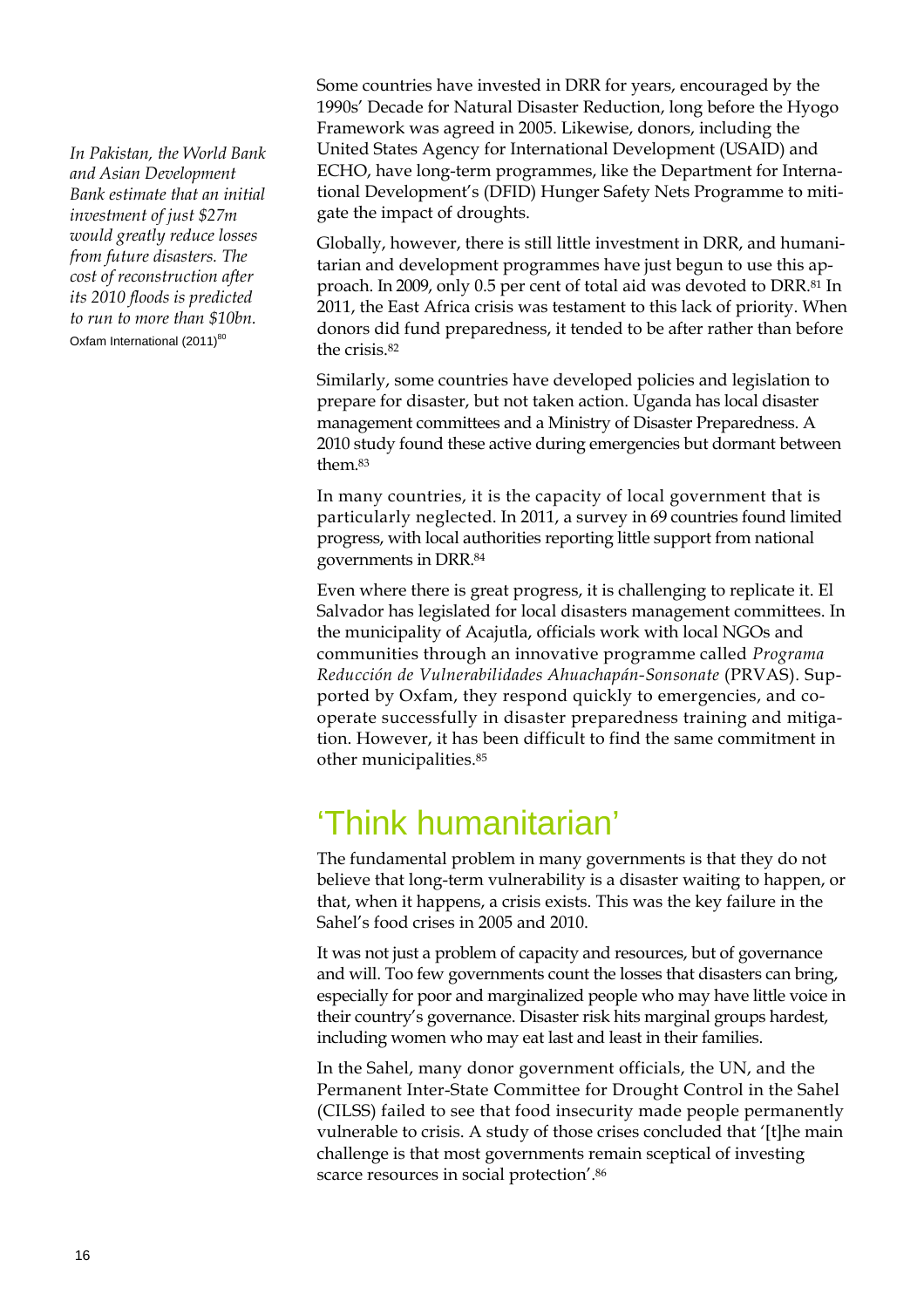*The most striking example of poor governance is the lack of high level political engagement, and even acknowledgement, of recurrent food crises.*  P. Gubbels  $(2011)^{87}$ 

In 2010, Mali, Chad, and other governments in the Sahel were reluctant to raise awareness or take the necessary actions. Such failure to recognize when a normal drought is becoming a crisis runs far beyond West Africa. In 2011, the slow response to the East Africa crisis was partly because, in many governments and NGOs, too many people were resigned to what was happening. Since the Horn had seen drought in eight of the past ten years,<sup>88</sup> they hoped that 2011 would not be as bad as the warning signs suggested, and therefore did not take the action they could.

Until such governments accept that long-term vulnerability is normal but not inevitable, a crude relief-development dichotomy is wrong, and that humanitarian crises are not a national shame, it will be difficult to build resilience to cope with disasters.

Since the Horn famine of 1984, any 'dual-mandate' agency combining development and humanitarian missions have known that all their staff must 'think humanitarian'. They must be alert to warnings of crises, and ready to scale-up (and deprioritize other work) when they come.

The experience of East Africa in 2011 suggests that that 'humanitarian alertness' has still not been consistently learned and must become a higher priority across governments, the UN, and INGOs like Oxfam alike.

#### Box 6: Resilience to violence

Most humanitarian crises take place in countries affected by conflict, whether directly caused by violence or, like drought in Somalia, where the links are more complex.

Building peace and security, or resilience to violence, is vital. In part, it depends on the same search for equitable development and the same approaches, like social protection, as resilience to disasters. It also depends on the particular need to build fair and effective justice and security.

This paper does not cover Oxfam's support for peacebuilding and the protection of civilians, but please visit

http://www.oxfam.org/en/campaigns/conflict for papers on particular conflicts and for its global report, *For a Safer Tomorrow*.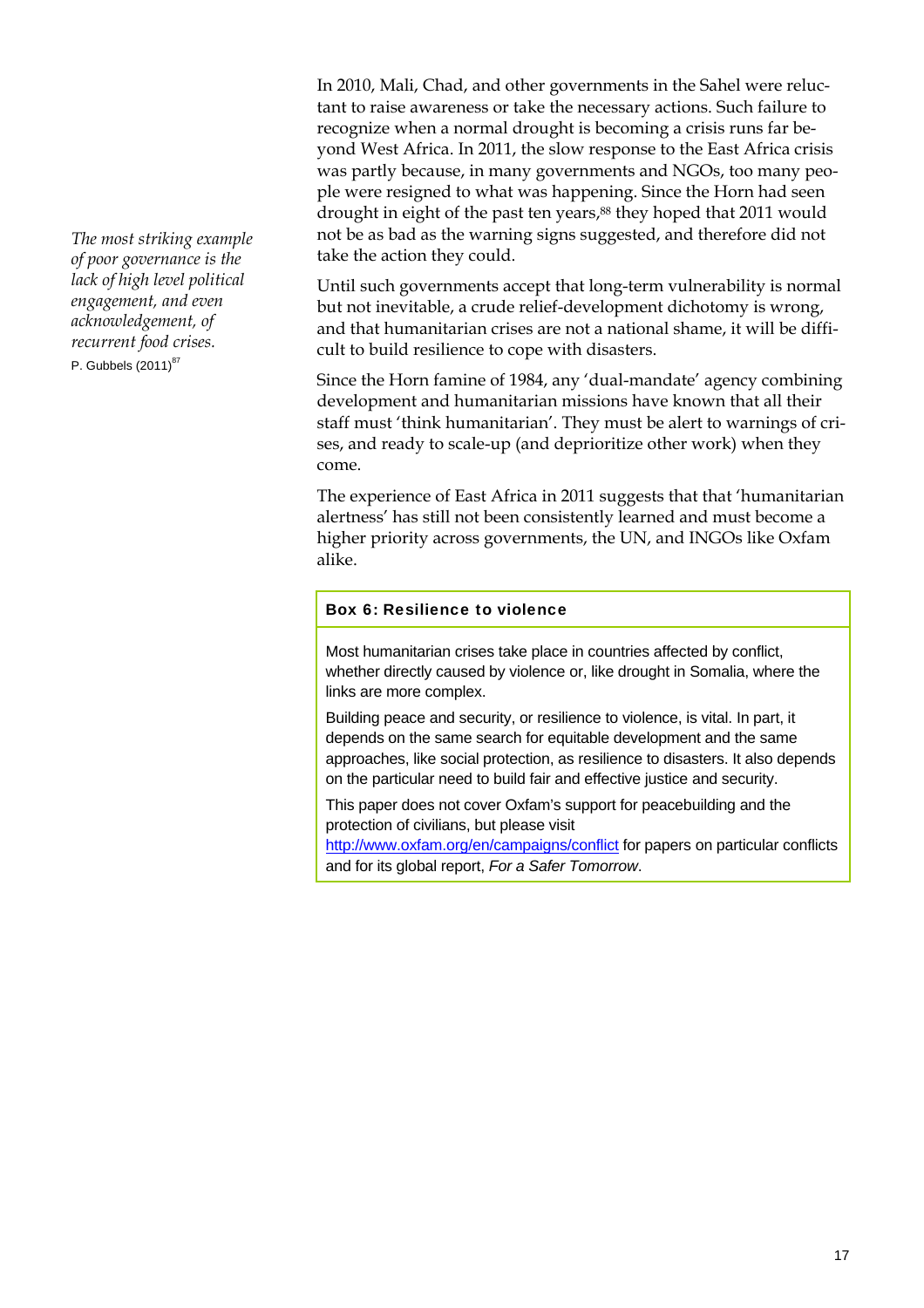## 3 Challenges for the future

2011's lesson from Somalia was not only the importance of swift action and long-term resilience. The country's conflict made it impossible to reach hundreds of thousands of people in need. A better humanitarian system will not solve that. As Sadako Ogata, the UN High Commissioner for Refugees through the 1990s, said, humanitarian crises need more than humanitarian solutions.<sup>89</sup> They need peace, security and justice, development, and good governance.

They also need humanitarian action that *always* provides the assistance and protection people need, and wherever possible supports their longterm development. To ensure that action becomes the norm, Oxfam and others face at least five major challenges, to:

- build the capacity of states and civil society while making difficult judgements on how to work with states with varying capacities and commitments to humanitarian principles, and finding vastly different civil society capacity;
- build communities' resilience to cope with disasters, climate change, violence, and economic and political shocks, while keeping the operational capacity to respond when needed;
- encourage states and others to uphold humanitarian principles while learning from non-Western agencies how to implement them in different contexts. This also demands making difficult judgements on the consequences of different courses of action;
- encourage new and different sources of funding and action from emerging economies, private companies, and others, while encouraging them to uphold humanitarian principles and respond to needs wherever they are; and
- strengthen the quality and accountability of INGOs, including through some form of certification of effective humanitarian action, while recognizing the value of diverse and varied humanitarian agencies.

### Building capacity in diverse and challenging contexts

International aid supplements what effective states and active citizens can achieve. That will continue to be the case. But economic disorder in many donor countries will limit the amount available for international aid. In addition, the UN's divided agencies, only loosely co-ordinated by the Emergency Relief Co-ordinator, place an inevitable limit on the UN's prospect of further improvement. There will be increasingly stark gaps between rising humanitarian needs and response, unless greater capacity is found in the governments and civil society of affected countries, and among the diverse range of other humanitarian actors.

*We can find a sustainable solution to the floods if we design and implement our own risk reduction activities.* 

Community activist in Maichanir char, Bangladesh  $(2011)^9$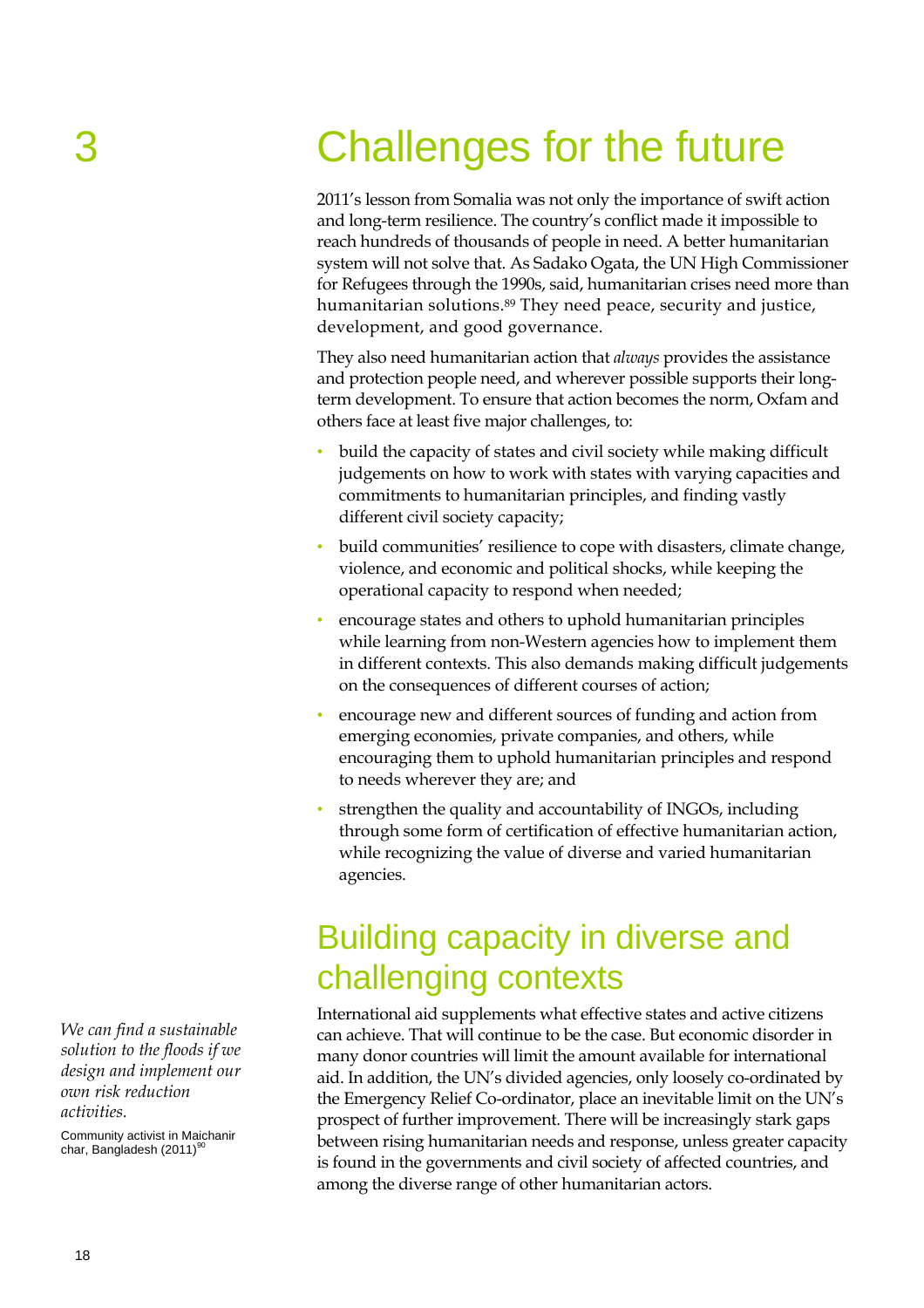Capacity building should be at the heart of humanitarian action, as it has been at the heart of development for years. The UN, donors and INGOs should all focus on results defined not only as saving lives and reducing suffering immediately, but also as reducing vulnerability to future crises.

In 2012, the development of the UN's Consolidated and Flash Appeals, issued for each major crisis, offers one way to increase that capacity building. In the past, the appeals presented donors with lists of projects, rather than strategic plans. But particularly with the 2012 appeals, this has already begun to change. The UN now recognizes that they must present clear strategies within 48 hours of a new crisis. This provides an ideal opportunity to show how international assistance can supplement the affected government's response, how aid can build national capacity, and, through monitoring these appeals, how well international aid is doing that.

### **Judging how to work in crisis-affected states**

INGOs should look to a state's capacity and will to respond, and do so in line with humanitarian principles and standards, before determining their role. Frequently, this will require careful and difficult judgements. Working in effective states with significant capacity and a determination to help all their people is one thing. Working in fragile states or those that are seen as illegitimate or corrupt will always be fraught with difficulty.

All of this varies by case. In general terms, however, the different models of states and international responses can be summarized by Table 1, which Oxfam developed in 2011 to help guide its humanitarian programming.

| Table 1: Matching international response to national state capacity |                                                                                                                                                                                                 |                                                                                                                                                                                                                                                                                |
|---------------------------------------------------------------------|-------------------------------------------------------------------------------------------------------------------------------------------------------------------------------------------------|--------------------------------------------------------------------------------------------------------------------------------------------------------------------------------------------------------------------------------------------------------------------------------|
|                                                                     | State willingness                                                                                                                                                                               |                                                                                                                                                                                                                                                                                |
| State capacity                                                      | <b>Willing and able state</b><br>Operational support in major<br>crises only<br>National advocacy for<br>improved state performance,<br>primarily by supporting national<br>civil society       | Able but unwilling state<br>Seeking to support parts of the<br>state that may be more willing<br>Support for civil society actors<br>depending on their independence<br>Operational in large crises<br>National/international advocacy for<br>state to assume responsibilities |
|                                                                     | Willing but unable state<br>State capacity building and<br>support for other local actors<br>Operational where there is<br>insufficient local capacity<br>Advocacy for international<br>support | Unwilling and unable state<br>More work with civil society<br>organizations, non-traditional<br>agencies and, where accepted,<br>the UN<br>Advocacy for international support<br>Where possible, operational in<br>small and medium crises, as well<br>as large                |

Not least, this table points to the need for advocacy, and support for civil society's advocacy to hold the state to account, as a vital part of INGOs' humanitarian work. In Central America, Oxfam's investment in local NGOs includes a toolkit for their humanitarian advocacy.

*Too often, aid agencies have neglected the central role of the state. Neutrality and independence have been taken as shorthand for disengagement, rather than principled engagement.*  P. Harvey, ODI  $(2009)^{91}$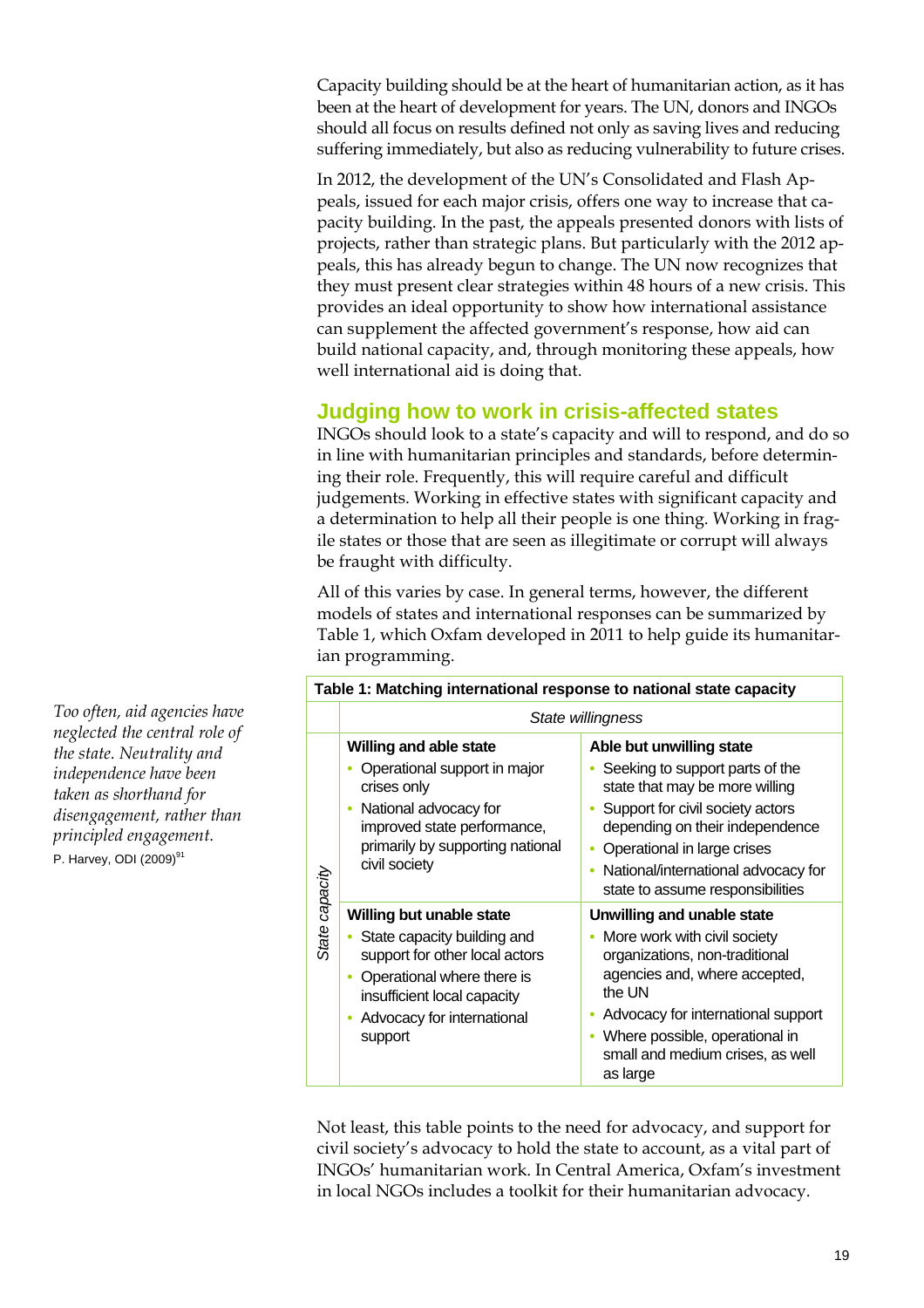Sometimes such advocacy will not be easy. Confident states welcome civil society advocacy, while nervous ones forbid it. But, directly or indirectly, INGOs should increasingly consider how influencing the state is central to their humanitarian efforts.

### **Building civil society capacity**

There must be a determination to build capacity *with*, rather than forcing it *upon*, local actors. This will involve identifying partners with the potential and willingness to carry out different roles, from DRR and advocacy to scaling-up in response to rapidly-growing disasters. As one Oxfam worker said in 2011:

*'For some INGOs, this will require a cultural shift, to genuinely listen to organizations that don't speak INGOs' jargon, and understand their pressures, including those that come from the accounting that is at the heart of the upward accountability to donors.'*92

The challenge for INGOs is often judging how fast, as they build the capacity of others, they should transform themselves to a less direct role. If they transform too slowly, it could undermine the developing capacity. If too quickly, it could leave unmet human needs while that capacity takes years to build up. This is not because INGOs have superior knowledge; on the contrary, international aid is ineffective when it ignores local organizations' knowledge of the context. But in many countries, local organizations simply struggle to have the capacity and resources they need.

The process of capacity building should begin long before a crisis strikes. Only long-term support will enable local organizations to respond more effectively from one emergency to the next. An increasing focus on building capacity does not mean that, when the next crisis comes, every local NGO will be able to cope. This lesson was clear to Oxfam in the Philippines in 2009, when it had not identified organizations with sufficient emergency capacity before typhoon Ketsana struck, and some of its response was too slow as a result.<sup>94</sup>

After Ketsana, the Philippines also passed its National Disaster Risk Reduction and Management Act to improve co-ordination between government and civil society organizations around DRR, and since then has agreed the further steps still needed, including building local government capacity. As a result, Oxfam has continued to shift its focus from direct disaster response to capacity building, supporting national NGOs to develop their Humanitarian Response Consortium. It acts as a 'humanitarian broker', helping those NGOs obtain funding to continue their growth, while remaining ready to respond to disasters beyond the capacity of local partners to cope alone.

In December 2011, tropical storm Sendong, which killed more than 1,000 people in the conflict-affected island of Mindanao, showed how much progress still has to be made. The Philippines government declared a state of calamity, sought international assistance and allocated one billion pesos to relocate affected communities. But the local government of Cagayan de Oro was totally unprepared for the disaster, which local economic activities had contributed to. Rampant logging, the conversion of land to pineapple and banana plantations, and small-scale mining all increased the silting of the main rivers, leading

*Even in the midst of emergency, it is possible to build the capacity of local partners, but often there is little time to focus on it successfully.*  S. Douik, Islamic Relief (2011)<sup>93</sup>

*We see a vital role in harnessing local capacity, advocating compliance with humanitarian standards, and helping to institutionalize response and DRR in national and local government plans.* 

P. del Rosario, Humanitarian Coordinator, Oxfam GB, Philippines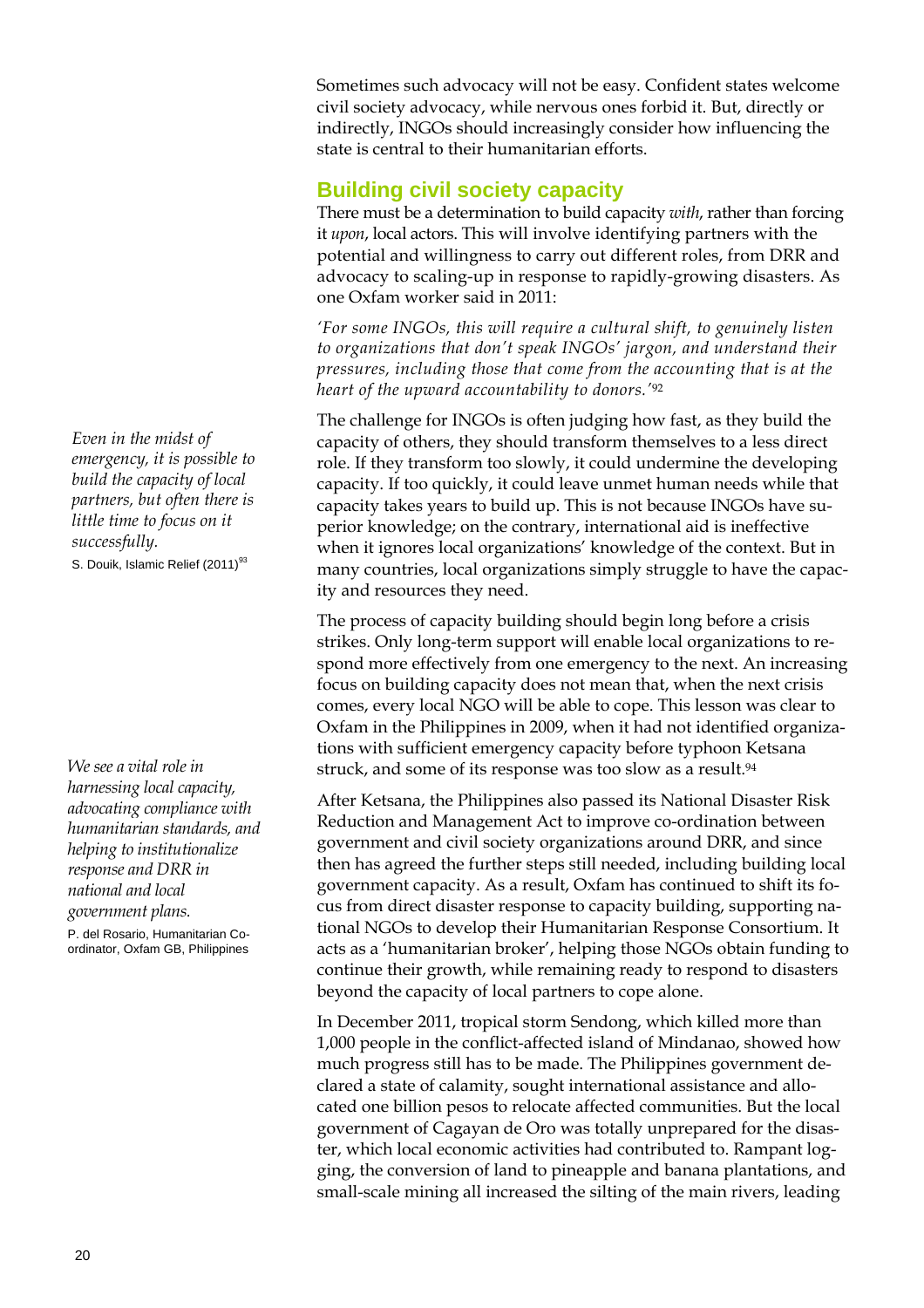to massive flooding. Local church groups, NGOs, and others actively co-ordinated an emergency response, and criticised the local government for its unwillingness to work with them. Oxfam supported the Humanitarian Response Consortium, providing relief to more than 50 per cent of the population in evacuation centres, and is (at the time of writing) helping the Consortium lobby campaign for a better local government response.95

### **Building resilience**

Much more can be done through aid to reduce communities' vulnerability to disaster, and to help them endure future crises.<sup>96</sup> DRR should be brought into humanitarian, development and rehabilitation programme design from the start, and enacted in legislation in all countries.

Such DRR is part of a whole approach to both development and humanitarian aid that helps people build their resilience to the shocks that they face. It works through social protection and agriculture, and by protecting poor people's rights to services and land.<sup>97</sup>

### Principles and Consequences

Humanitarian aid must save lives, reduce suffering, and preserve human dignity. To do that, it must be impartial and independent.<sup>99</sup>

To humanitarian agencies, these principles are an article of faith; to many outside, they often seem vague. Yet aid without principles risks being aid without quality. It might do some good, but unless driven by impartial assessments and decisions, aid is unlikely to meet the greatest needs, and is likely to increase tensions between different groups.

Much more could be done to encourage states and others to uphold humanitarian principles than proclaiming them as a self-evident truth. Western donors could consistently give aid on the basis of need, as promised in their Good Humanitarian Donor (GHD) principles.102 The Red Cross and Red Crescent movement could redouble their efforts to raise governments' awareness of the principles, as it exists in almost every country, and adheres to common principles (including the Code of Conduct on Disaster Relief).

But every humanitarian actor must also listen and learn what the principles mean in different cultures and make difficult judgements on the consequences of different actions. Being impartial and independent is the vital beginning, but not the end, of ethical humanitarian choices.

The first challenge is to listen more to non-Western voices about what humanitarian principles mean in practice. The Humanitarian Forum<sup>103</sup> and other organizations already bring together agencies from different cultures, and demonstrate that their principles are indeed universal – rooted in all world faiths. But Western-based agencies and donors must still do more to learn from others, including the Islamic organizations accepted in parts of the world where they are not. There must be a dialogue about what it means for every actor to encourage principled programmes and to uphold international humanitarian law in dangerous and difficult contexts.

*Humanity means addressing human suffering wherever it is found, with particular attention to the most vulnerable.*  UN General Assembly (1991)<sup>98</sup>

*Impartial aid means equal treatment for every person in distress, according to their needs, without any discrimination because of their race, gender, or anything else.*  Adapted from ICRC (2009)<sup>100</sup>

*Independent aid is directed without influence from any national or international political body or interest group.*  Adapted from ICRC (2009)<sup>101</sup>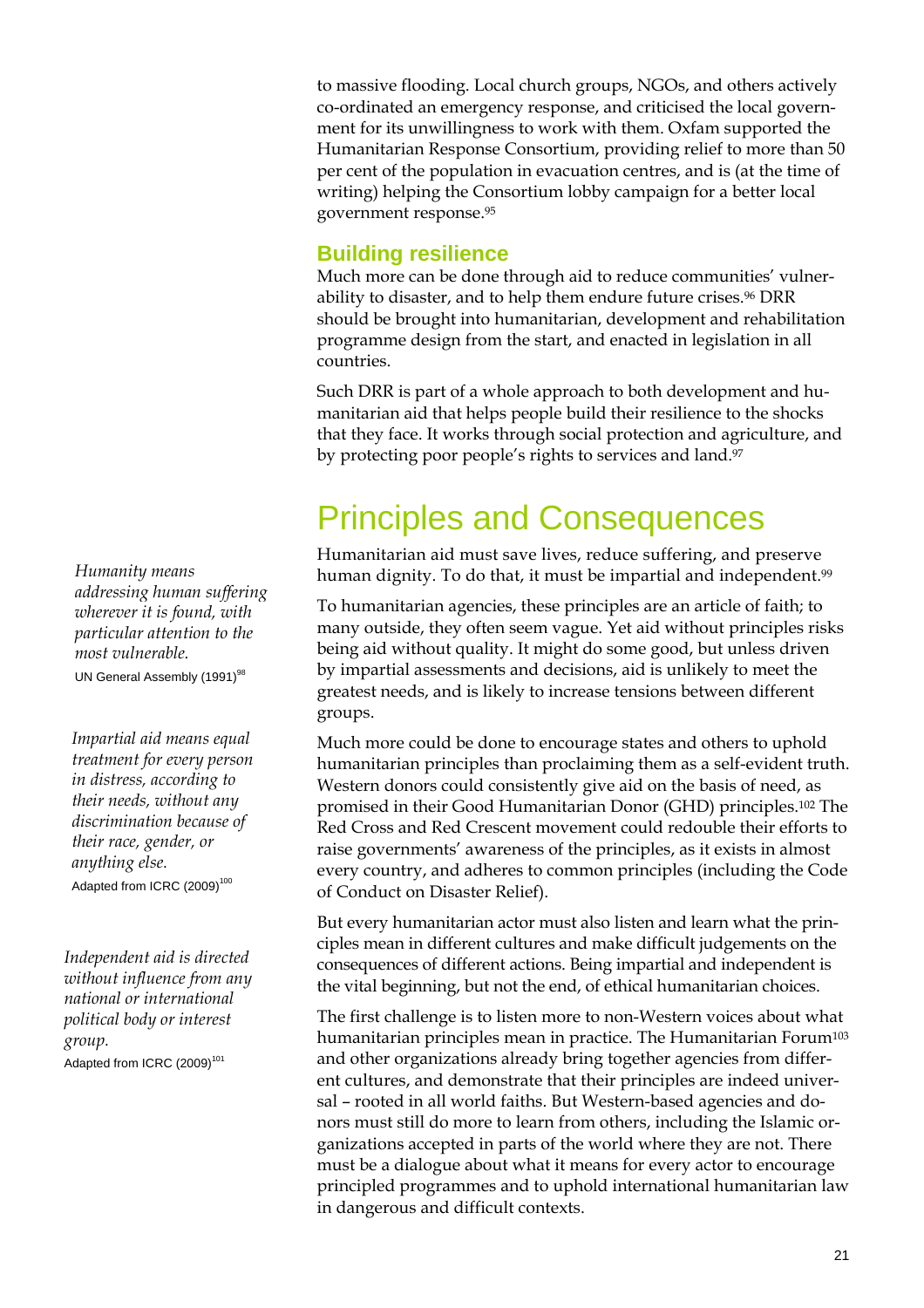The second challenge is to judge the consequences of different approaches, and of the compromises that may sometimes be needed to get aid to those who need it – and of compromises that may be too far. This demands knowledge of contexts and cultures as well as humanitarian principles. Agencies must think beyond what Peter Walker, Director of the Feinstein Center, in 2011 called:

 *'the fundamentalist rant of "our principles at any price", towards a more nuanced, pragmatic approach which keeps its eye firmly on the goal of alleviating suffering, but understands the need to compromise.'104* 

The dilemmas that humanitarian workers confront in crises like Somalia cannot be ignored. That does not mean that impartiality should be compromised; it means accepting that peace, development, and environmental sustainability are as noble ambitions as humanitarianism. Humanitarians have sometimes forgotten that truth. All those aims must be pursued, without compromising the humanitarian imperative to save lives, but with the humility to accept that there are difficult choices between different strategies.

In Somalia, for example, 'taxes' to armed groups may not constitute ethical pragmatism to get aid through. Rather, they may fuel the violence that largely created the crisis in the first place. In the long term, they may cause more suffering than the aid agencies' relief can reduce. In that case, they are far from humanitarian or principled.

It may be obvious to multi-mandate agencies that humanitarian aid is not the only means to reduce human suffering and increase human dignity. But solely humanitarian agencies must understand that too. Humanitarian agencies must respect local capacities and admit that *they* have not always been consistent in upholding principles, explaining their motives, or setting out in each crisis what 'principled' action really is.

In reality, humanitarian principles will only be accepted as universal when humanitarian action focuses more on working with the local and national institutions of affected countries. It must ensure that, wherever possible, aid builds sustainable solutions which local people can use after the crisis has passed.

Without this, the call for upholding principles is likely to sound like a Western lament. With it, humanitarian principles could at last become truly universal, compatible with the core development principles of effective aid being owned by the affected communities, and aligned with their priorities.106

### Diversifying international support

This paper is not propounding a 'Southern solution' alone. The scale of humanitarian need is too great for that. For the foreseeable future, many fragile and conflict-affected states will not have the capacity or governance to cope, and building capacity elsewhere will be gradual.

Humanitarian action must be able to call on a larger, more diverse pool of international resources, including non-Western donors and the private sector, to supplement OECD donors and others.

*MSF's freedom of action is not rooted in a moral 'space' that simply needs to be proclaimed. It is the product of transactions with political and military forces … [But] acknowledging that humanitarian aid is only possible when it coincides with the interests of the 'powers that be' does not have to mean giving way to political forces.*

M. Allié, President, Medicins Sans Frontiers  $(2011)^{105}$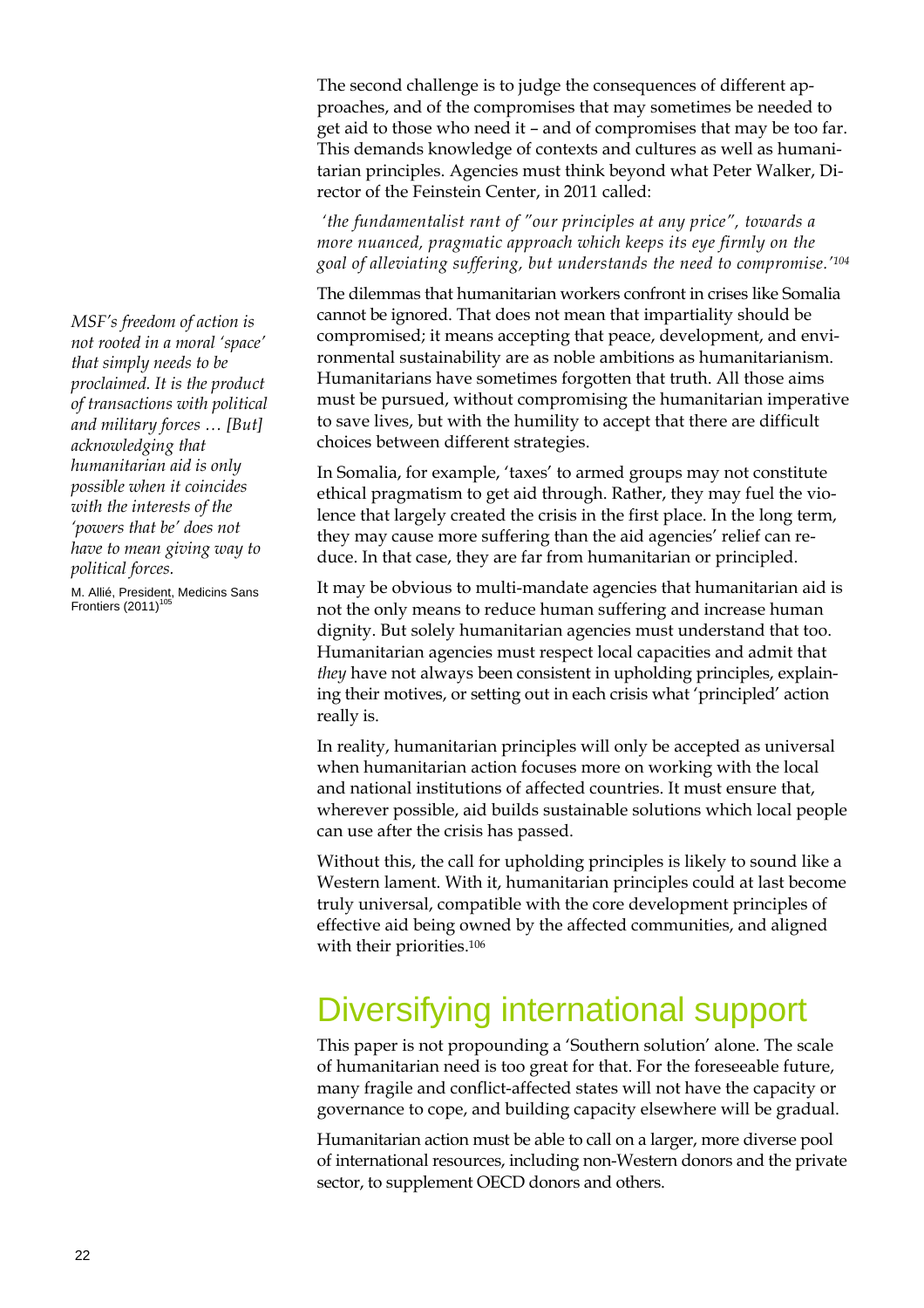*Countries that do not belong to the established donor club have little opportunity to influence the functioning of the humanitarian enterprise.* A. Donini (2009)<sup>107</sup>

The central challenge is similar for countries and companies alike. It is to ensure that they pursue quality and appropriateness through principles. They should focus on programmes like DRR and crises out of the media spotlight, as well as 'mega-disasters'.

This means encouraging corporate philanthropists to give impartially to the highest priorities, not necessarily those with the most publicity. The for-profit private sector involved in providing relief should be contracted to deliver to international standards and principles.

For emerging donor governments, it means implementing GHD principles more consistently than some of their Western peers. They should not follow the worst of Western practice, such as prioritizing crises where their armies are fighting. Rather, they should follow the best of global practice to deliver effective, co-ordinated aid.

Emerging donor governments should also have a greater voice in international humanitarian discussions. UN agencies and others have expanded their outreach to emerging country donors, but most international humanitarian forums are still Western-dominated.

The GHD initiative has only four non-Western signatories: South Korea, Japan, Mexico and Brazil. However, it also prioritizes outreach to the UAE and Singapore.108 Every international humanitarian forum must become more inclusive of non-Western donors and affected governments. The time to build global humanitarian governance is now.

### Strengthening quality and accountability

This paper is a challenge to Oxfam and INGOs, as much as anyone, to focus an increasing proportion of our humanitarian effort on building the capacities of others.

This means working with them before disaster strikes, adding value to their work, learning from their experiences, and building an increasingly locally-led response. It also means that INGOs and donors must accept that their media profile may go down as they maximize their impact by supporting others.

But that is not all that INGOs should do. They must continue the progress in quality that has been made since the seminal evaluation of humanitarian aid around Rwanda in 1994.109

Much has been done. Humanitarian agencies have developed standards to improve performance, including the Sphere Humanitarian Charter,<sup>110</sup> Humanitarian Accountability Partnership,111 and People in Aid.112 In 2012, these initiatives may move towards a single direction.

More needs to be done. Self-regulation is no longer enough. Affected people have a right to know that agencies reach certain standards through some scheme to certify the agencies that do.

There should also be a firmer ambition to support local organizations and involve affected communities than the 'let's try' tone of some existing initiatives.113 And humanitarian programmes should be better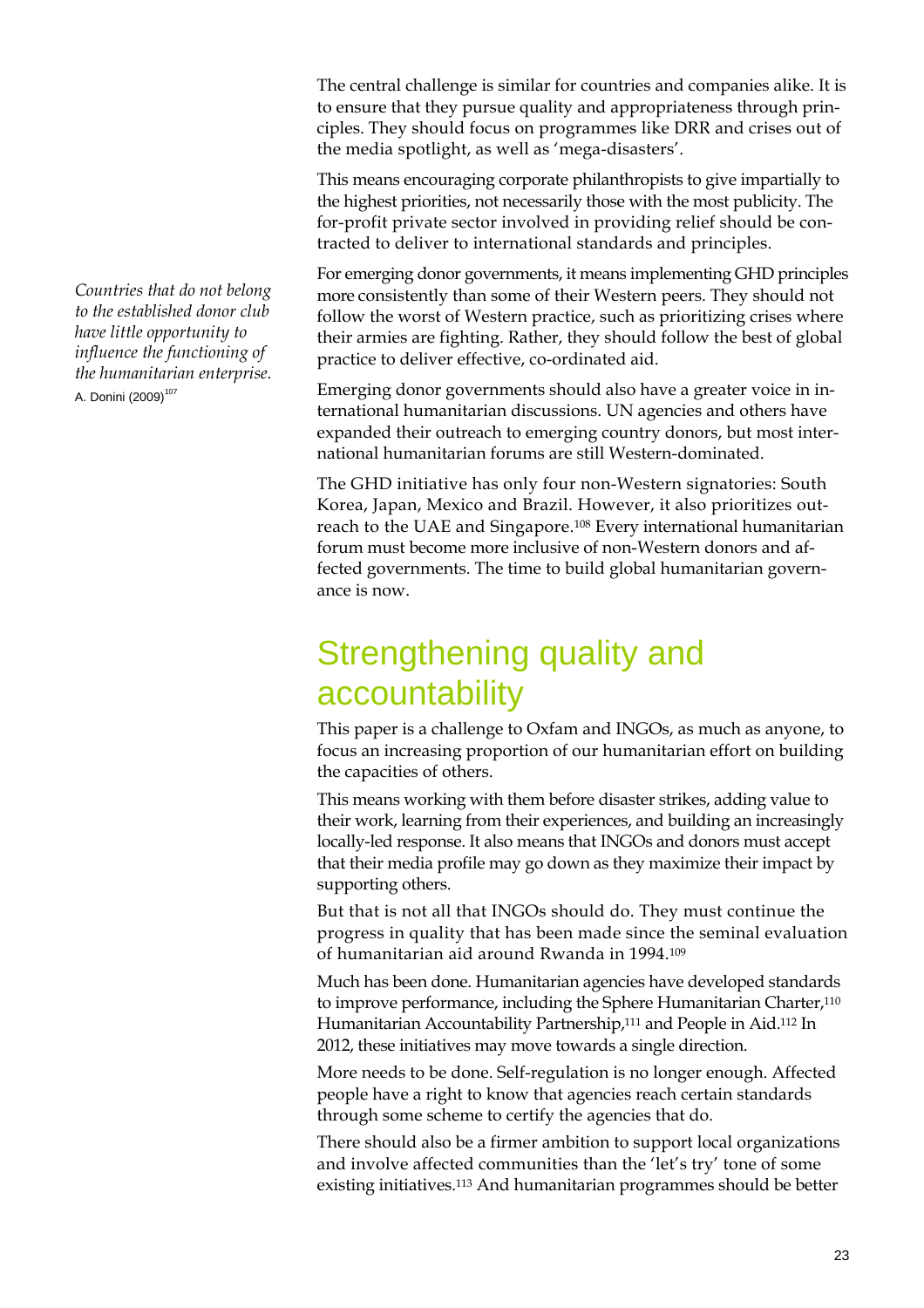designed to listen to the different needs and vulnerabilities of women and girls, and men and boys.

Humanitarian agencies should actively promote women's participation and verify that their responses are adapted to what women say.115 It is listening and being accountable to affected people also that drive the increasing focus on helping people find safety as well as assistance, wherever violence – as well as the shortage of food, water, or other traditional humanitarian services – threatens them. In many crises, Oxfam responds to these growing priorities of gender and protection in the same programme.

### Box 7: Forum de Femmes, helping protect women and girls in DRC

Across eastern DRC, Oxfam supports 56 local committees of six men and six women to challenge the authorities to prevent abuses, and obtain medical, legal, and psycho-social services.

In each area, a *Forum des Femmes* has been created, which women report has resulted in greater access to the authorities and higher social status.

But the committees also allow men to support women, by addressing the different threats facing men and women, including sexual violence against men and boys, and avoiding the stereotype of female victims and male perpetrators that many Congolese resent.

*Women are just as responsible for putting food on the table, taking disaster preparedness measures, keeping survival kits ready, adopting water and sanitation practices and passing them on to our children. We are just as capable. That's what I said to the men.* 

F. Begum, Bethuri char, Bangladesh  $(2011)^1$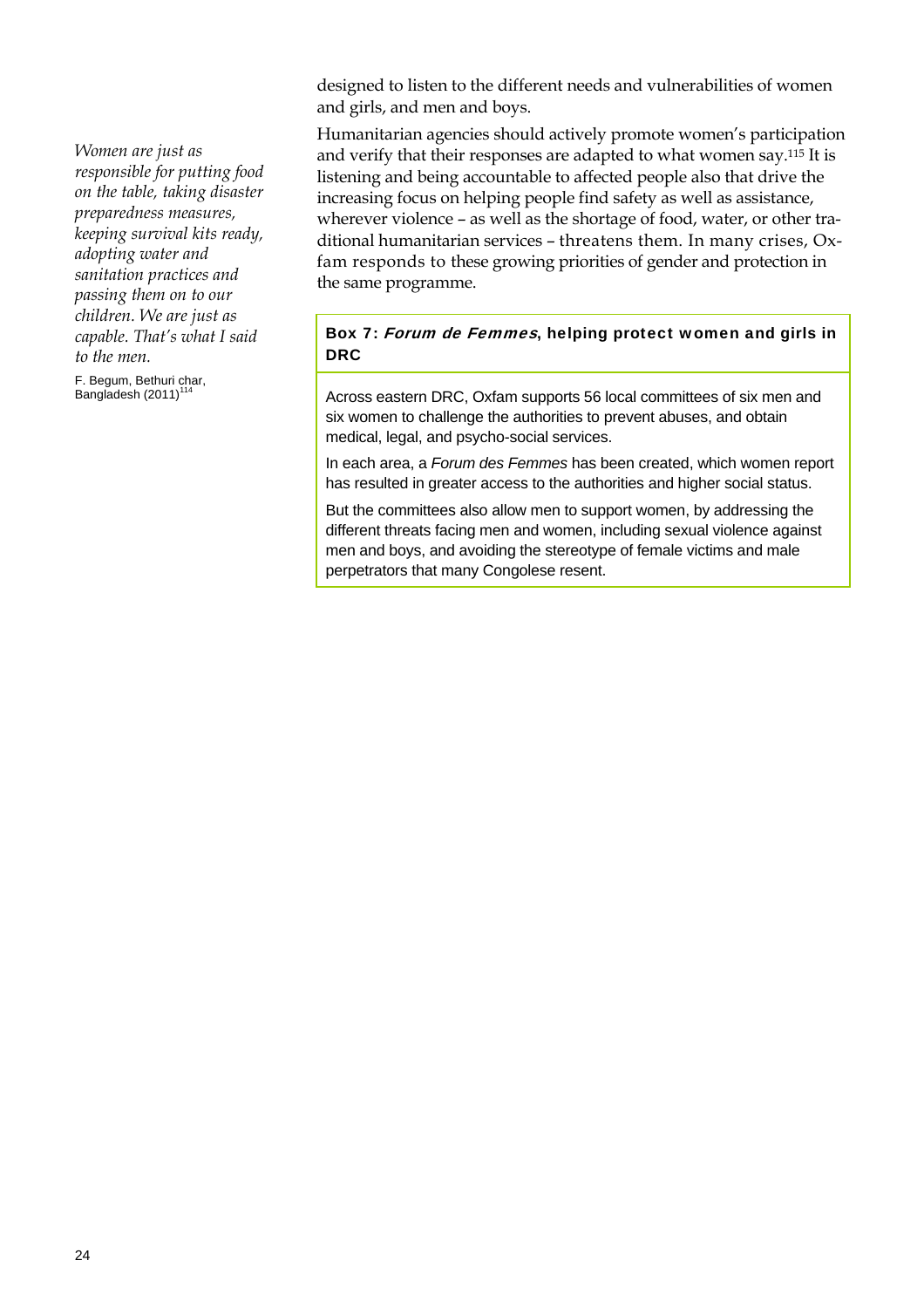## 4 Conclusion

The humanitarian project is not just a European tradition. It is rooted in the universal behaviour to help other human beings in distress. It has been encapsulated in all faiths, from *Dana*, one of Hinduism's and Buddhism's vital practices, to Islam's *Zakat*, and Christian charity. It is no coincidence that local religious organizations are at the forefront of providing relief.

In the twentieth century, humanitarianism was seen as a Westernbased action. In fact, the vast majority of relief was already given by millions of families and communities around the world, in addition to local NGOs and authorities.

The humanitarian project is needed now more than ever. But in the twenty-first century, in a world no longer dominated by the West, humanitarianism must rediscover its local and global roots.

The future of humanitarian action lies increasingly in the global South: in the governments, civil societies, religious and private organizations, and others of crisis-affected regions.

International humanitarian agencies will be as vital as ever. But their greatest responsibility will be to help build and learn from that Southern capacity. They should complement this capacity in their own operations, so that the government and civil society of affected states can at last take their rightful place at the forefront of global humanitarian action.

### Recommendations

#### **Every humanitarian aid actor** should:

- make timely and appropriate responses to warnings of emerging disasters;
- assess needs and deliver aid impartially and independently;
- strive to be sensitive to the specific vulnerabilities of gender, age and disability;
- promote the participation of women and children, and all vulnerable groups in humanitarian aid;
- ensure aid is more accountable to those who have been affected;
- put a greater focus on building local capacity and on disaster risk reduction; and
- when faced with difficult dilemmas make transparent decisions based on the best possible judgement on the consequences of different courses of action.

#### **Crisis-affected governments** should:

• do all they can to generate the will and resources to reinforce national and local capacities to provide principled responses in emergencies.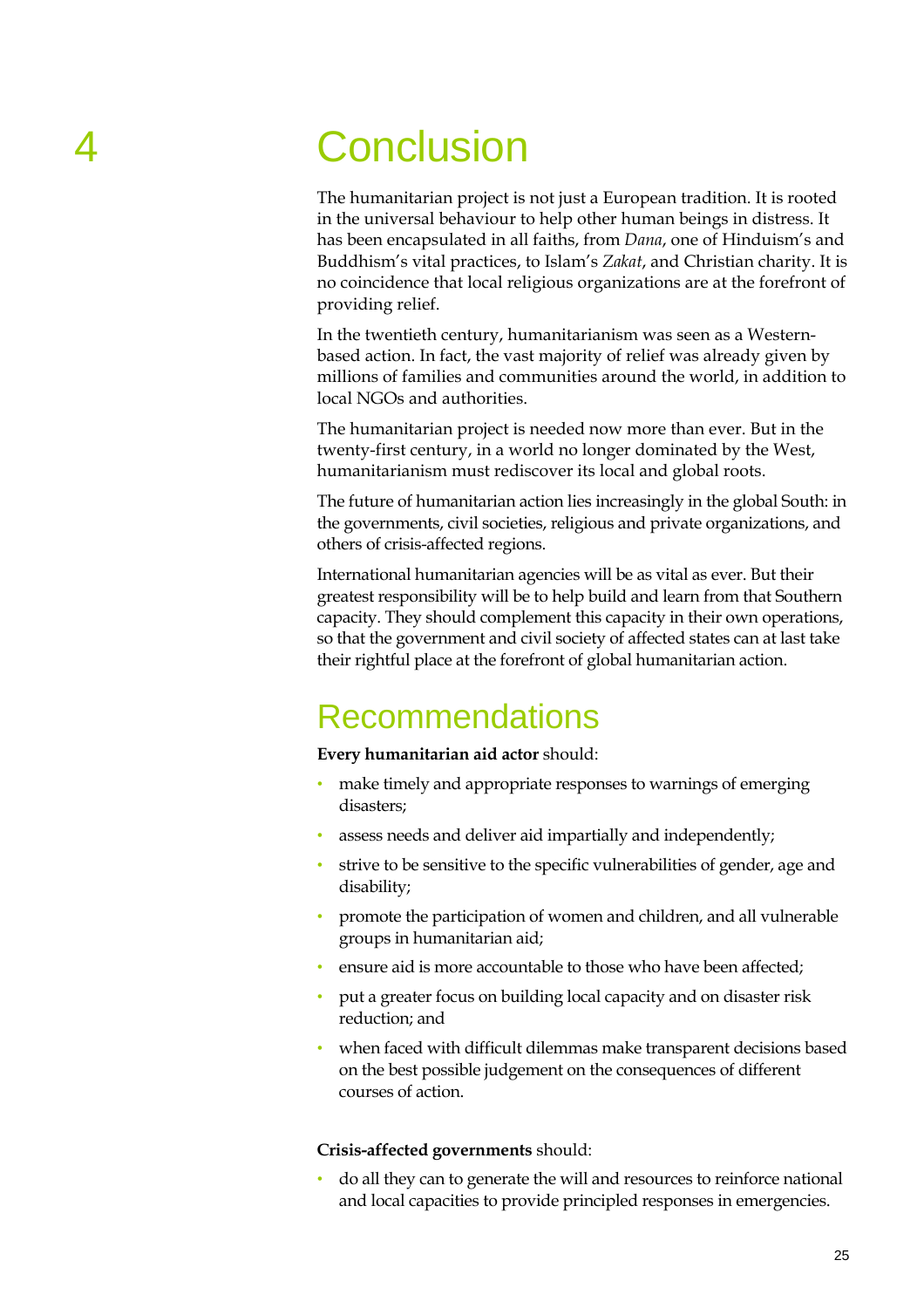This should involve specific legislation and early warning triggers, generating an immediate contingency-planned response;

- implement programmes for social protection that meet the needs of the most vulnerable and poorest people; and
- ensure equal access to all essential services including health, education, justice, and security – to help build resilience to violence.

#### **OECD and emerging donor governments** should:

- focus a greater proportion of their development spending on building affected governments' capacity to achieve the above goals;
- monitor investments in that capacity as a key indicator of their aid, and learn from those governments' experience;
- double the proportion of total aid focused on DRR; and
- strive for more effective aid to increase resilience to violence in the most fragile states.

#### **INGOs** should:

- put a greater focus on building national and local civil societies' capacities, and on DRR, as part of good humanitarian and development practice. Over time, this will mean lower operational responses, but only when and where local capacity is able to cope;
- advocate and respond immediately to warnings of disasters;
- strive to combine working with state bodies with advocacy and support for civil society to help hold the state to account;
- strengthen their humanitarian identity to distinguish themselves from other actors;
- develop some form of certification to show that agencies meet a standard of effective, impartial, and timely humanitarian action, including genuine partnership with local organizations. This can serve as the distinctive factor between them and other actors; and
- seek to diversify international support, and ensure that aid reaches the right people.

#### **The UN** should:

- ensure a strong Humanitarian Co-ordinator in every crisis;
- redouble its effort to improve its humanitarian leadership, wherever possible in partnership with the affected state;
- hold in-country cluster leads to account for performance;
- maintain a 'firewall' between the management of political and military peacekeeping and the UN's humanitarian functions, even in UN integrated missions; and
- improve relations with non Western-based agencies.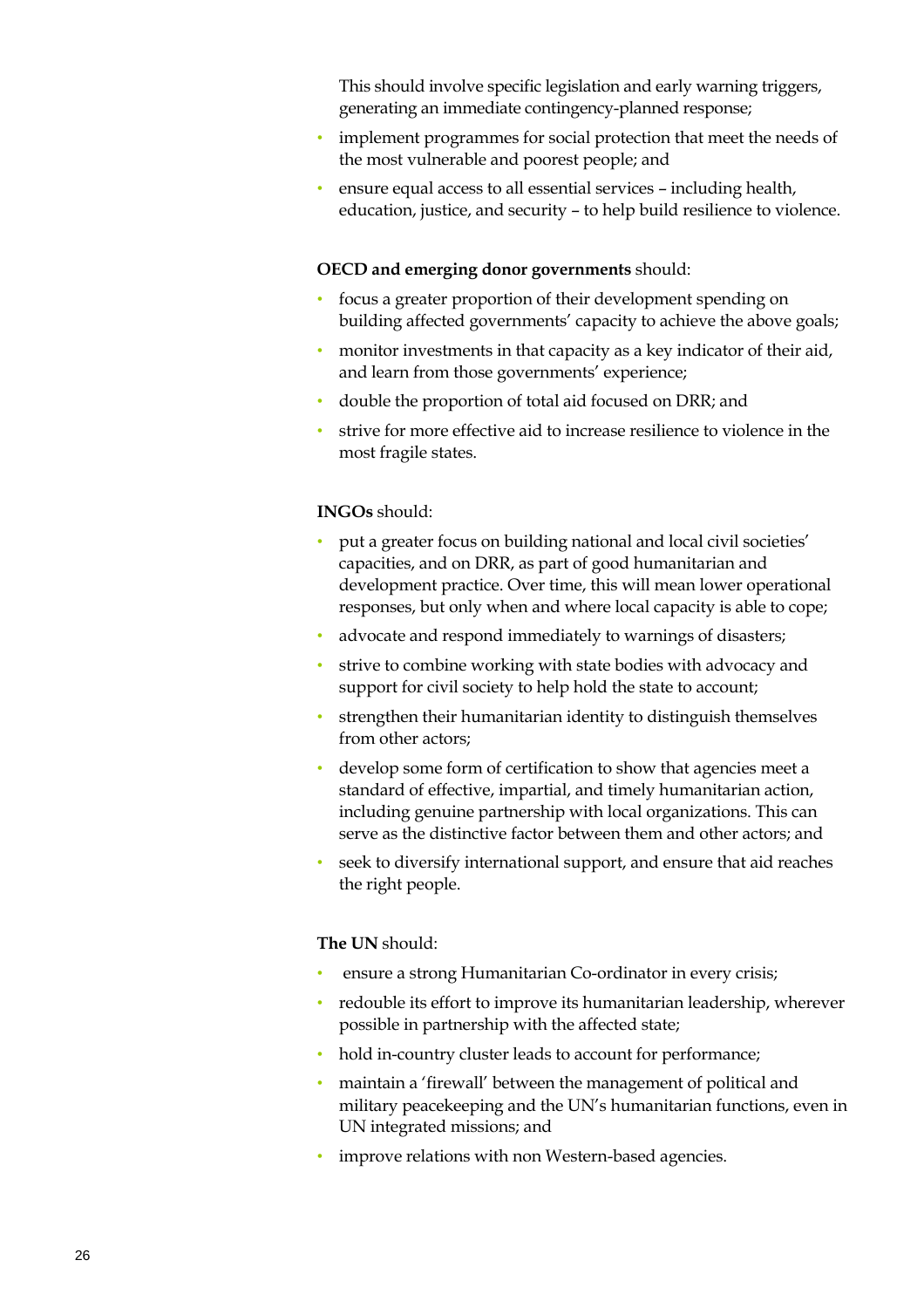#### **Regional organizations** should:

- develop their leadership, including in setting principled standards and improving their capacity to support national governments; and
- where necessary, catalyse those governments into action.

#### **Parties in armed conflicts** should:

- allow civilians access to whatever humanitarian aid they need, and protect them from violence; and
- facilitate rapid and unimpeded passage of that humanitarian relief, and ensure freedom of movement and safety for humanitarian workers. 116

For more detailed analysis and recommendations about the role of the private sector, military forces, and others in humanitarian action, please see the Oxfam International Humanitarian Policy Notes at: http://www.oxfam.org/en/policy/humanitarian-policy-notes.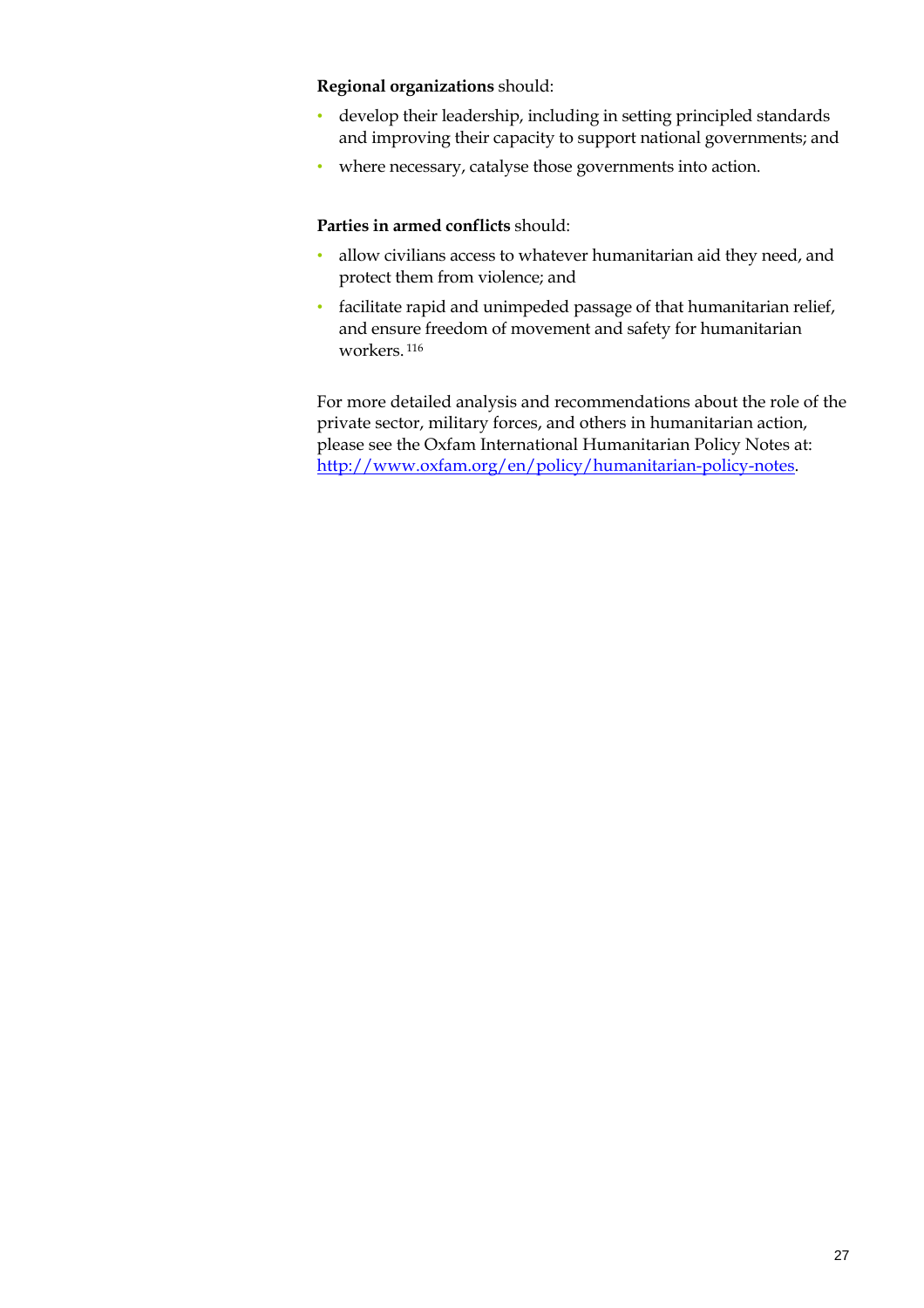## Notes

- 1 UN General Assembly (1991) Annex: A/RES/46/182 http://www.un.org/documents/ga/res/46/a46r182.htm (last accessed 29 December 2011)
- <sup>2</sup> World Bank (2010) 'Natural Hazards, Unnatural Disasters: the economics of effective prevention', http://publications.worldbank.org/index.php?main\_page=product\_info&products\_id=23659 (last accessed 29 December 2011)
- 3 Development Initiatives (2011a), *Global Humanitarian Assistance Report 2011*, p. 40, http://www.globalhumanitarianassistance.org/wp-content/uploads/2011/07/gha-report-2011.pdf (last accessed 29 December 2011)
- <sup>4</sup> M. Delaney and J. Ocharan (2012 forthcoming) 'Local Capacity in Humanitarian Response: Vision or Mirage?' Oxfam America Research Backgrounder, Boston, MA: Oxfam
- <sup>5</sup> J. Beddington (2009) 'Food, Energy, Water and the Climate: a Perfect Storm of Global Events?' Lecture to Sustainable Development UK 09 Conference, 19 March 2009, http://webarchive.nationalarchives.gov.uk/+/http://www.dius.gov.uk/news\_and\_speeches/speeches/john\_b eddington/perfect-storm
- <sup>6</sup> Oxfam International (2011a) 'Time's Bitter Flood: Trends in the number of reported natural disasters', http://policy-practice.oxfam.org.uk/publications/download?Id=366363
- <sup>7</sup> US National Center for Atmospheric Research (2010) 'Climate Change: drought may threaten much of globe within decades', http://www2.ucar.edu/news/2904/climate-change-drought-may-threaten-much-globewithin-decades
- <sup>8</sup> Global Network of Civil Society Organisations for Disaster Reduction (2011) 'Views from the Frontline, Summary report',

http://www.globalnetwork-dr.org/images/documents/vfl2011\_report/summary\_report\_en.pdf

- <sup>9</sup> United Nations International Strategy for Disaster Reduction (NISDR) (2011) 'Global Assessment Report on Disaster Risk Reduction', Geneva: NISDR.
- <sup>10</sup> J. Beddington (2009) 'Biodiversity and Ecosystems in a Changing World', Stamford Raffles Lecture given in London, 16 June 2009.
- 11 DARA (2011) 'The Gender Challenge', http://daraint.org/2011/10/31/2605/october-2011-the-genderchallenge/
- <sup>12</sup> Foresight: Migration and Global Environmental Change (2011), Final Project Report: Executive Summary, the Government Office for Science, London, pp 6 - 16: http://www.bis.gov.uk/assets/bispartners/foresight/docs/migration/11-1115-migration-and-globalenvironmental-change-summary.pdf (last accessed 29 December 2011)
- <sup>13</sup> Intergovernmental Panel on Climate Change (2011) 'Managing the Risks of Extreme Events and Disasters to Advance Climate Change Adaptation (SREX), Summary for Policymakers', http://www.ipccwg2.gov/SREX/images/uploads/SREX-SPM\_Approved-HiRes\_opt.pdf
- <sup>14</sup> M. Harroff-Tavel (2010) 'Violence and humanitarian action in urban areas: new challenges, new approaches', *International Review of the Red Cross* 92 (878), pp. 329 – 350.
- 15 International Institute for Strategic Studies (2011) 'The IISS Transatlantic Dialogue on Climate Change and Security, Report to the European Commission', http://www.iiss.org/programmes/climate-change-andsecurity/transatlantic-dialogue-on-climate-change-and-security/
- <sup>16</sup> Development Initiatives (2011b) 'Domestic response to humanitarian crises: Uganda trudges on', http://www.globalhumanitarianassistance.org/domestic-response-to-humanitarian-crises-uganda-trudges-on-3252.html (last accessed 29 December 2011)
- <sup>17</sup> World Bank (2011) 'World Development Report 2011: Conflict, Security and Development, Overview', http://wdr2011.worldbank.org/sites/default/files/WDR2011\_Overview.pd
- <sup>18</sup> A. Evans (2010) 'Globalisation and Scarcity: multilateralism for a world with limits', http://www.cic.nyu.edu/scarcity/docs/evans\_multilateral\_scarcity.pdf
- <sup>19</sup> Brookings Institution (2011) 'Two Trends in Global Poverty',

/opinions/2011/0517\_global\_poverty\_trends\_chandy.aspx.

- $20$  Oxfam International (2011b) 'We are entirely exploitable: the lack of protection for civilians in eastern DRC', http://policy-practice.oxfam.org.uk/publications/download?Id=366692
- 21 L. Jarvis, H. Montgomery, N. Morisetti, and I Gilmore (2011) 'Climate change, ill health, and conflict', *British Medical Journal*, *BMJ* 2011;342:d1819: http://www.bmj.com/content/342/bmj.d1819.full
- <sup>22</sup> United Nations High Commissioner for Refugees (UNHCR) (2011) '60 Years and Still Counting, UNHCR Global Trends 2010', http://www.unhcr.org/4dfa11499.htm
- <sup>23</sup> See http://www.oxfam.org/en/campaigns for Oxfam's contribution to these wider debates.
- <sup>24</sup> 'Doing it Better: transforming human efforts', International humanitarian conference at Kuala Lumpur (2011) http://www.mercy.org.my/ihc2011/index.php
- <sup>25</sup> UN Office for Co-ordination of human Affairs (OCHA), United Nations Foundation, Vodafone Foundation and the Harvard Humanitarian Initiative (2011) 'Disaster Relief 2.0: the future of information sharing in humanitarian emergencies', http://www.unfoundation.org/assets/pdf/disaster-relief-20-report.pdf (last accessed 29 December 2011)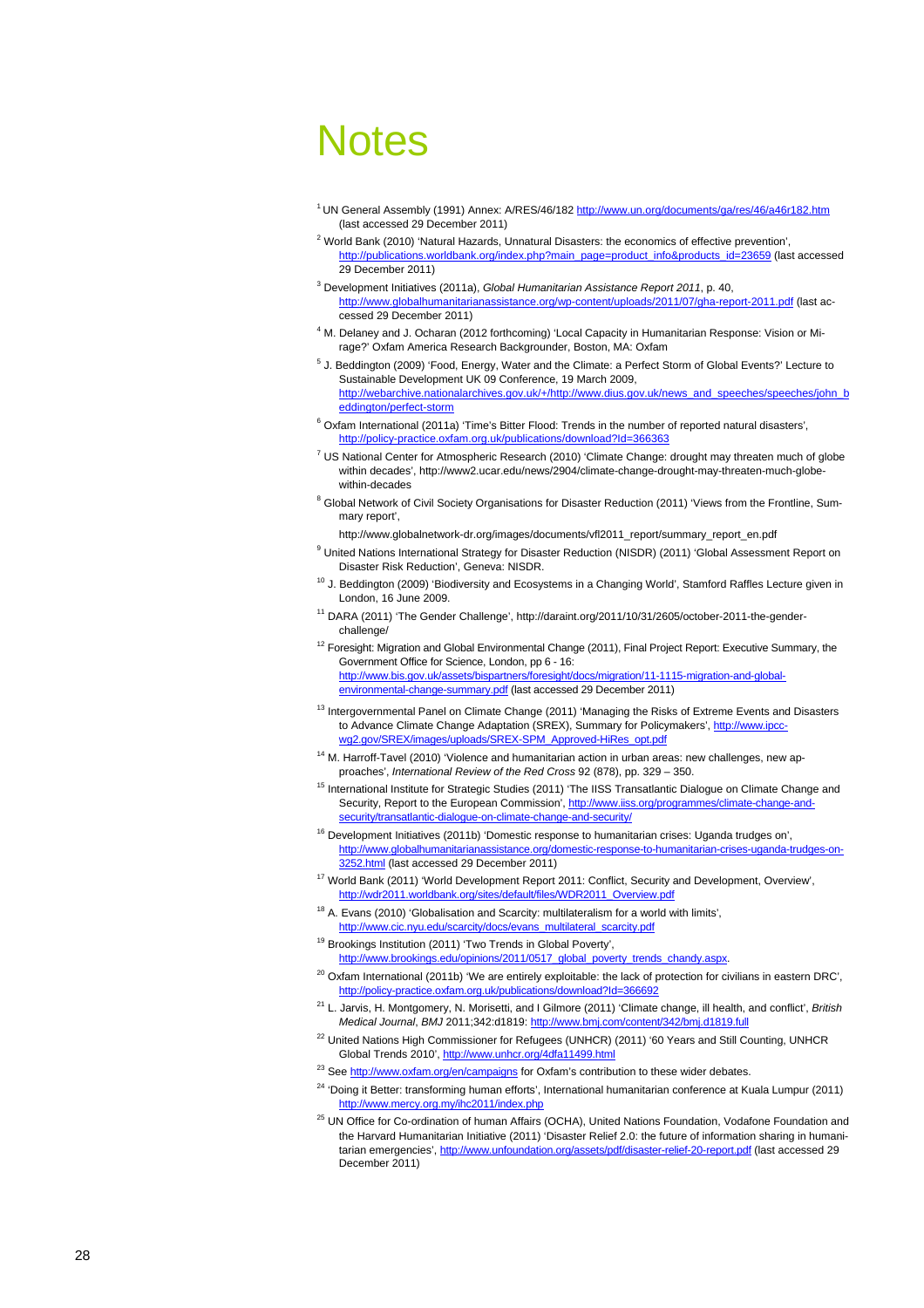$^{26}$  This was the highest figure since the 1980s. Both the 1900–2010 and 1975–2010 data, however, show extreme variations between different years.if there is a discernible trend behind the data, it is a small downward trend

 Center for Research on the Epidemiology of Disasters (2011) 'The International Disaster Database: Number of people killed by natural disasters 1990–2010 and 1975–2010', http://www.emdat.be/naturaldisasters-trends

- <sup>27</sup> Active Learning Network for Accountability and Performance (2010) 'The State of the Humanitarian System: assessing performance and progress', http://www.alnap.org/initiatives/current/sohs.aspx (last accessed 29 December 2011)
- <sup>28</sup> Oxfam International (2011c) 'Drought worsens crisis in Somalia', 24 January 2011, http://www.oxfam.org/en/pressroom/pressrelease/2011-01-24/drought-worsens-crisis-somalia
- <sup>29</sup> This figure relates to emergency operations supported by the International Federation of Red Cross and Red Crescent Societies (IFRC). IFRC-UK Department for International Development (DFID) Institutional Strategy III (2007-10) Annual Summary Review 2009.

 UK Department for International Development (2011) 'Multilateral Aid Review', http://www.dfid.gov.uk/Documents/publications1/mar/multilateral\_aid\_review.pdf

 $30$  While this trend for Oxfam GB humanitarian spending with partners is upwards, there were significant differences between financial years, as a result of differences in the type and scope of humanitarian crises, the availability of partners, and other reasons. These figures compare with Oxfam GB's non-humanitarian spending partners at around 40 per cent over recent years.

 For more information, please contact Fred Wessels, Programme Information Manager, Oxfam GB at fwessels@oxfam.org.uk (as of January 2012)

- <sup>31</sup> Oxfam International (2011d) 'Disaster Risk Reduction fundamental to saving lives and reducing poverty', Briefing on the Horn of Africa Drought, http://policypractice.oxfam.org.uk/publications/download?Id=426066
- 
- 32 M. Delaney and J. Ocharan (2011) *op.cit.*
- 33 El F. Osman (2011) 'Local participation and capacity-building in protracted crises: the case of Sudan', Oxfam America paper, Boston: Oxfam.

<sup>34</sup> *Ibid.*

- <sup>35</sup> Oxfam International (2010) 'Real Time Evaluation of Oxfam International's Response to the Pakistan Floods', Oxford, Oxfam.
- 36 Development Initiatives (2011a) *Global Humanitarian Assistance Report* 2011, op. cit. p.6.
- <sup>37</sup> P. Harvey (2009) 'Towards good humanitarian government: the role of the affected state in disaster response', ODI Humanitarian Policy Group Policy Brief 37, http://www.odi.org.uk/resources/download/4196.pdf
- 38 Oxfam GB (2011) 'INGO Humanitarian Co-ordination in Bangladesh', Internal note.
- <sup>39</sup> http://www.cdmp.org.bd/
- <sup>40</sup> Interview with the author.
- 41 UN International Strategy for Disaster Reduction, National Platforms: http://www.unisdr.org/we/coordinate/national-platforms
- 42 Overseas Development Institute and ALNAP (2009) *Where to Now? Agency Expulsions in Sudan: Consequences and Next Steps*, p. 1: http://www.odi.org.uk/resources/docs/4190.pdf (last accessed 29 December 2011)
- 43 UN (2009) *Secretary General's Report on the Protection of Civilians in Armed Conflict*, para B.24, p. 22: http://daccess-dds-ny.un.org/doc/UNDOC/GEN/N09/343/97/PDF/N0934397.pdf?OpenElement (last accessed 29 December 2011)
- 44 International Crisis Group (2010) *Pakistan: the Worsening IDP Crisis*, Asia Briefing No. 111, p. 10: http://www.crisisgroup.org/~/media/Files/asia/south-asia/pakistan/B111%20Pakistan%20- %20The%20Worsening%20IDP%20Crisis.ashx (last accessed 29 December 2011)

45 Oxfam International (2011e) 'Real Time Evaluation of the Colombian Floods Response', Oxford, Oxfam.

46 http://ahacentre.org/

- <sup>47</sup> Global Public Policy Institute (GPPi) (2010) 'Humanitarian Assistance: Truly Universal?' GPPi Research Paper 12, Berlin: GPPi.
- 48 Oxfam International (2011e) *op cit*.
- 49 Development Initiatives (2011a) *Global Humanitarian Assistance Report 2011, op. cit.* p.7.
- $50$  This should only be read as a broad comparison. The 2011 Libya and Pakistan were not launched at the same time. The figures quoted were accessed on 28 December 2011. See UNOCHA Financial Tracking Service: http://fts.unocha.org/pageloader.aspx?page=home (last accessed 29 December 2011)
- <sup>51</sup> Development Initiatives (2011c) presentation to Oxfam, 29 November 2011, using data from the UN Financial Tracking Service.
- 52 Oxfam International (2011f) 'Real Time Evaluation Global Report for the East Africa Drought Response', Oxford: Oxfam.

<sup>53</sup> *Ibid.* 

54 UN Office for Co-ordination of Humanitarian Affairs (2011) *Somalia 2012 Consolidated Appeal*, p. 31, 'CAP Funding 2008-2011 by month' table: haonline.un.org/somalia/AppealsFunding/CAP2012/tabid/7602/language/en-US/Default.aspx

29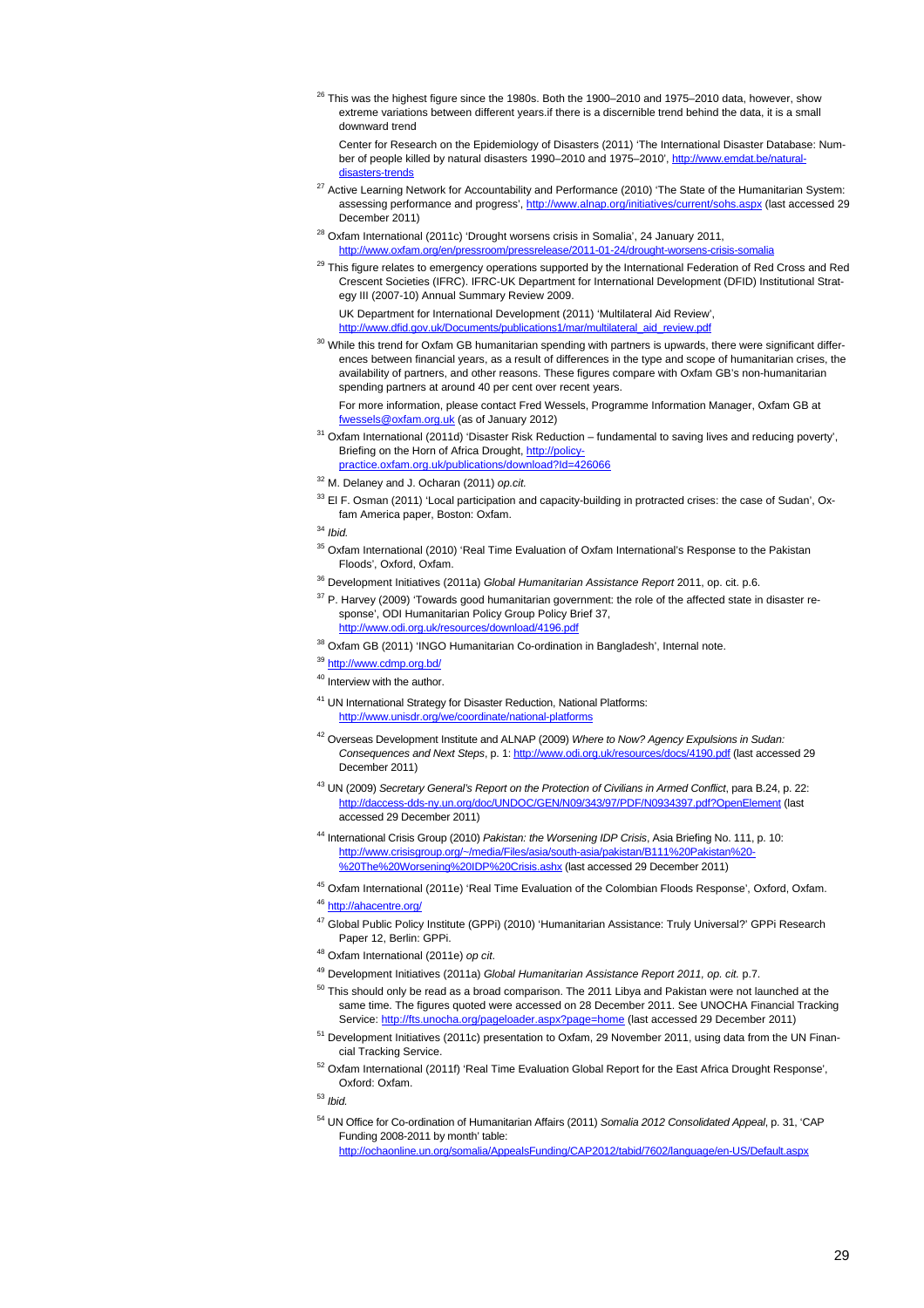- 55 Royal Dutch Shell (2010) 'Shell commits to flood relief', Shell, 9 July 2010, http://www.shell.com.pk/home/content/pak/aboutshell/media\_centre/news\_and\_media\_releases/archive/2010 /flood\_2010.html
- 56 Development Initiatives (2011a) *Global Humanitarian Assistance Report 2011*, *op. cit.* p.6*.*
- 57 Development Initiatives (2010) 'ALNAP conference national governments and disaster response', http://feeds.feedburner.com/gha/domestic-response
- <sup>58</sup> http://www.postnl.com/sustainability/partnerships/index.aspx
- 59 Development Initiatives (2011a) *Global Humanitarian Assistance Report 2011, op. cit.* p.13.
- $60$  UN OCHA (2011) 'Arab and Muslim aid and the West: IRIN humanitarian news and analysis', .aspx?reportid=94010

<sup>61</sup> UN OCHA (2011) 'Strengthening Disaster Preparedness and Response Capacity', Humanitarian Partnership Workshop for the Asia-Pacific Region, Shanghai, 12 October 2011.

- $62$  Author's interview with E. Ford, Horn of Africa Drought Policy Manager, Oxfam GB (2011) Nairobi, 8 November 2011
- 63 M. Delaney and J. Ocharan (2011) *op. cit.* p.3.
- <sup>64</sup> Oxfam International (2009a) 'The Right to Survive: the humanitarian challenge for the twenty-first century', http://www.oxfam.org/policy/right-to-survive-report
- 65 M. Delaney and J. Ocharan (2011) *op. cit.* p.4
- 66 D. Brown (2011) 'Building effective partnerships: local views', *Humanitarian Exchange*, no. 50, Overseas Development Institute: London: http://www.odihpn.org/documents/humanitarianexchange050a.pdf (last accessed 29 December 2011)

- <sup>68</sup> Oxfam International (2011g), Humanitarian Consortium Governance Group Communiqué, November 2011, p 2.
- <sup>69</sup> Oxfam International (2011h) 'Growing a Better Future: food justice in a resource-constrained world', http://policy-practice.oxfam.org.uk/publications/download?Id=432326
- $70$  Oxfam International (2011i) 'Whose Aid is it Anyway? Politicising aid in conflicts and crises', http://www.oxfam.org/en/policy/whose-aid-it-anyway
- <sup>71</sup> DARA (2010) 'Humanitarian Response Index 2010', http://daraint.org/wp-content/uploads/2010/10/HRI-2010-EXE-SUM.
- 72 S. Collinson. S. Elhawary and R. Muggah (2010) 'States of Fragility: stabilisation and its implications for humanitarian action', ODI Humanitarian Policy Group Working Paper, London: Overseas Development Institute. http://reliefweb.int/sites/reliefweb.int/files/resources/5537E23C2A88588449257734001CD9D1- Full\_Report.pdf (last accessed 29 December 2011)
- 73 Development Initiatives (2011a) *op. cit*. p.34.
- 74 M. Anderson (1999) 'Do No Harm: how aid can support peace or war', Lynne Rienner: Boulder, Colorado
- <sup>75</sup> Oxfam International (2009b) 'Operational and Campaigning work in Humanitarian Crises: judging their relative impact: guidelines and procedures for Oxfam International staff'. Internal Oxfam paper.
- $76$  N. Zicherman et al (2011) 'Applying conflict sensitivity in emergency response: current practice and ways forward', Humanitarian Practice Network paper 707, London, Overseas Development Institute. http://www.odihpn.org/documents/networkpaper070.pdf (last accessed 29 December 2011)
- 77 UN General Assembly (1991) *op cit.*
- $78$  Global Public Policy Institute (2010) 'Cluster Approach Evaluation 2: synthesis report', http://www.gppi.net/fileadmin/gppi/GPPi-URD\_Cluster\_II\_Evaluation\_SYNTHESIS\_REPORT\_e.pdf
- 79 UN OCHA (2011) 'Arab and Muslim aid and the West', *op. cit.*
- 80 Oxfam International (2011j) 'Ready or Not: Pakistan's resilience to disasters one year on from the floods', Oxfam Briefing Paper 150, http://policy-practice.oxfam.org.uk/publications/download?Id=418343
- 81 Oxfam International (2011d) *ibid.*
- 82 Development Initiatives (2011d) *Analysis of Financing Mechanisms and Funding Streams to Enhance Emergency Preparedness*, synthesis report, p 1.
- 83 Development Initiatives (2011b) 'Domestic response to humanitarian crises: Uganda trudges on', *op.cit.*
- <sup>84</sup> Global Network of Civil Society Organisations for Disaster Reduction (2011) '*Views from the Frontline*, Summary report', http://www.globalnetworkdr.org/images/documents/vfi2011\_report/summary\_report Summary report/summary\_report\_en.pdf
- 85 International Strategy for Disaster Reduction (2010) *Local Governments and Disaster Risk Reduction: good practices and lessons learned*, pp. 10 – 13: http://www.unisdr.org/files/13627\_LocalGovernmentsandDisasterRiskRedu.pdf (last accessed 29 Decem
	- ber 2011).

- <sup>87</sup> P. Gubbels (2011) 'Escaping the Hunger Cycle: Pathways to Resilience in the Sahel',
	- http://community.eldis.org/sahelworkinggroup
- 88 Oxfam International (2011f) *ibid*.
- 89 UN World Chronicle, interview with Sadako Ogata, 14 March 2005: http://www.un.org/webcast/pdfs/wc970.pdf
- 90 Oxfam International (2011k) 'Bangladesh DRR case studies'. Internal Oxfam paper.
- <sup>91</sup> Paul Harvey (2009) Towards good humanitarian government: the role of the affected state in disaster re*sponse*, ODI Humanitarian Policy Group Policy Brief 37, p 2,
- http://www.odi.org.uk/resources/download/4196.pdf (last accessed 29 December 2011)
- 92 Author's interview with R Blume, Oxfam GB (2011) 16 November 2011.
- 93 S. Douik (2011) 'Local Partnerships in Humanitarian Aid', http://www.ngovoice.org/documents/voice%2014%20HD.pdf

<sup>67</sup> *Ibid.* 

<sup>86</sup> *Ibid*.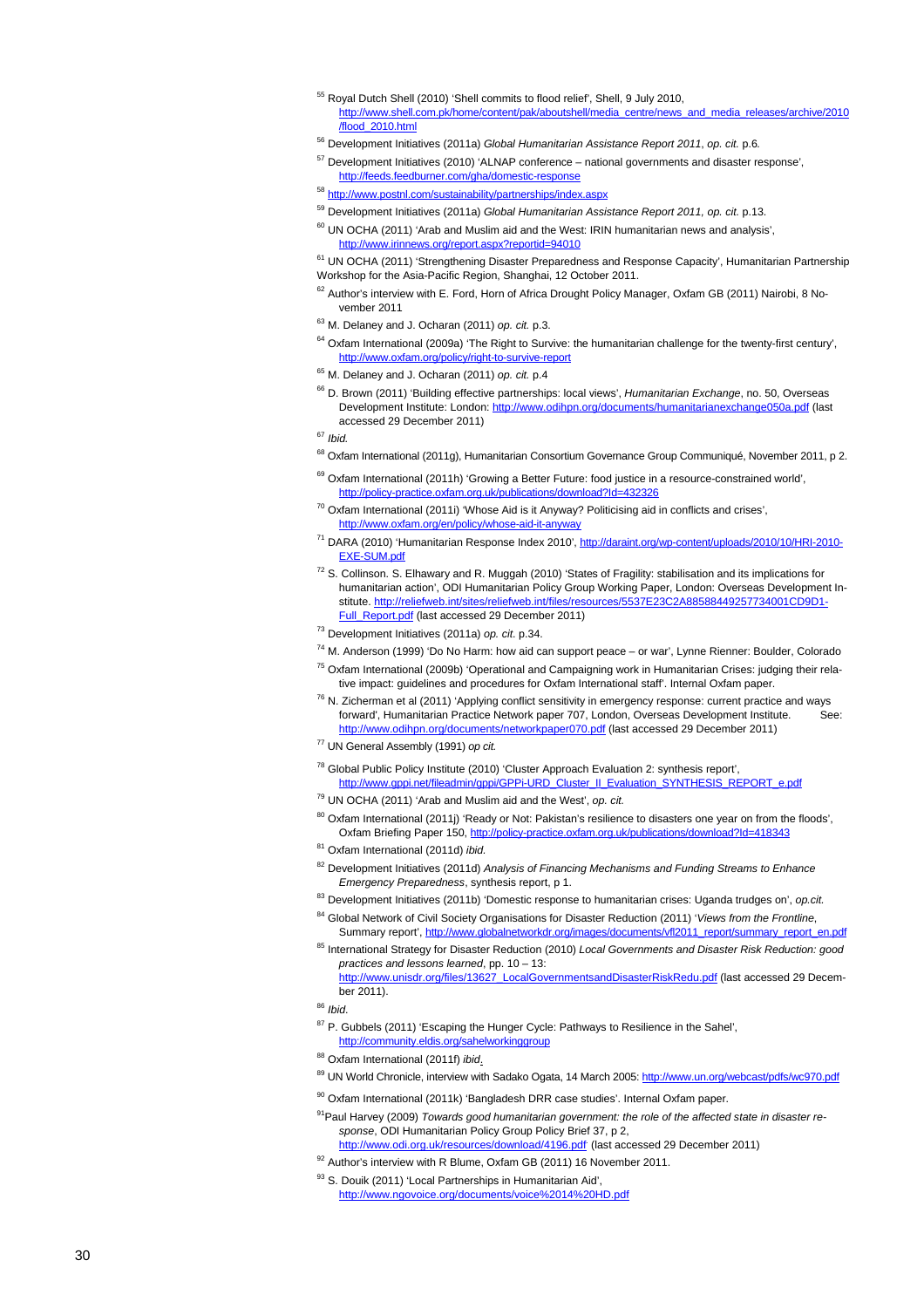- 94 Oxfam International (2009c) Real Time Evaluation: Typhoon Ketsana / Ondoy, Philippines'
- 95 Oxfam International (2011l) Sendong Strategy, internal paper, December 2011.
- 96 Oxfam International (2011d) *ibid.*
- <sup>97</sup> For Oxfam's wider contribution to overcome the resilience challenge, see: www.oxfam.org/grow
- 98 UN General Assembly resolution (1991) http://www.un.org/documents/ga/res/46/a46r182.htm
- 99 IFRC et al (1995) 'The Code of Conduct for the Red Cross and Red Crescent Movement and NGOs in Disaster Relief', http://www.ifrc.org/Docs/idrl/I259EN.pdf
- <sup>100</sup> ICRC (2009) 'The ICRC: its Mission and Work', http://www.icrc.org/eng/assets/files/other/icrc\_002\_0963.pdf 101 ICRC (2009) *Op. cit.*
- <sup>102</sup> Good Humanitarian Donorship (2003) http://www.goodhumanitariandonorship.org/gns/principles-good-practiceghd/overview.aspx
- <sup>103</sup> The Humanitarian Forum is a network of humanitarian agencies from Muslim and Western countries, see: http://www.humanitarianforum.org/pages/en/about-us.html (last accessed 29 December 2011)
- <sup>104</sup> http://www.easons.com/display.asp?ISB=9781849041638
- 105 MSF (2011) 'Humanitarian Negotiations Revealed', C. Hurst & Co: London
- 106 OECD (2005) 'Paris Declaration on Aid Effectiveness', http://www.oecd.org/document/18/0,3343,en\_2649\_3236398\_35401554\_1\_1\_1\_1,00.html
- 107 Global Public Policy Institute (2010) Humanitarian Assistance: Truly Universal?' GPPi Research Paper 12, Berlin: GPPi. *op. cit.*
- <sup>108</sup> *Ibid.*, p. 9.
- 109 (Danish International Development Agency (DANIDA) (1996) 'Joint Evaluation of Emergency Assistance to Rwanda'
- 110 http://www.sphereproject.org
- 111 http://www.hapinternational.org
- 112 http://www.peopleinaid.org
- 113 M. Delaney and J. Ocharan, *op. cit.* p.4–7.
- 114 Oxfam International (2011k) *ibid.*
- 115 DARA (2011), *op. cit.*
- <sup>116</sup> For more detail on warring parties' responsibilities under the Geneva Conventions, and the 'right to humanitarian assistance in international law and custom', see:

 Oxfam International (2011) 'The Right to Survive: the humanitarian challenge for the twenty-first century', http://www.oxfam.org/policy/right-to-survive-report (see 29 December 2011)